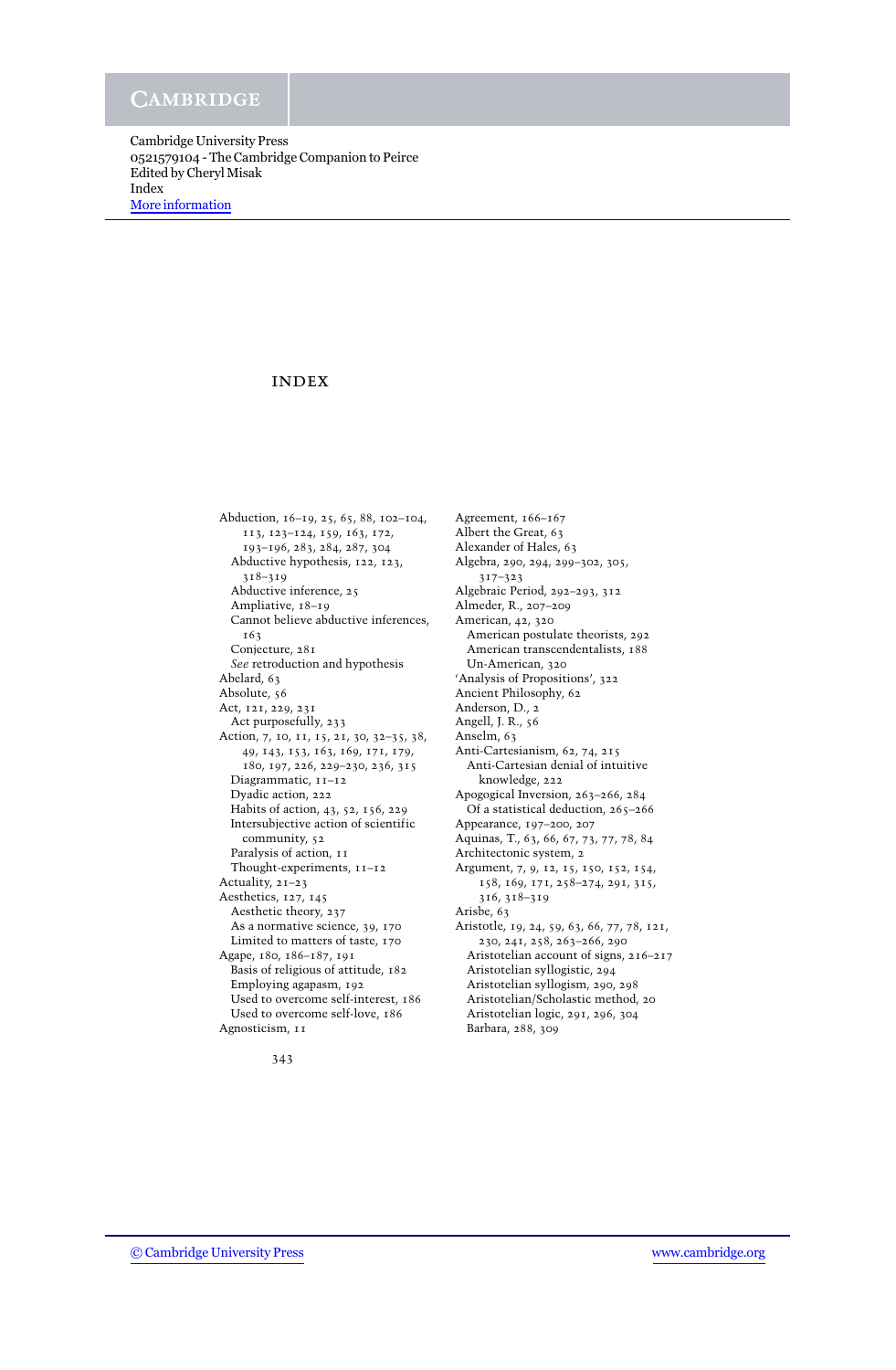Cambridge University Press 0521579104 - The Cambridge Companion to Peirce Edited by Cheryl Misak Index [More information](http://www.cambridge.org/0521579104)

# 344 Index

Aristotle (*cont*.) Categorical syllogism in Barbara, 6–7, 265, 266, 284, 285 Causality, 78 Final cause, 231 Induction, 263 Teleological, 230 Theory of categorical syllogism, 258–263 Artifacts, 118, 136–137 Artificial intelligence, 241, 254, 256 Assertion, 7–9, 15, 22, 109, 115–116, 126, 146, 147, 229, 307 Commitments of assertion, 7 Practice of assertion, 7 Sheet of assertion, 310-311, 323 'Association of Ideas (the)', 304 Augustine, 63, 124 Authority, 60–61, 78 Averroes, 63 Avicenna, 63 Axioms, 26, 290, 292, 297, 313, 321 Ayer, A. J., 101 Babbage, C., 251, 255 Bacon, R., 58, 63, 77 Baconian induction, 284 Bain, A., 10 Baldwin's *Dictionary of Philosophy and Psychology*, 63, 139, 249, 320 Bayes, T., 267 Bayes' Theorem, 268, 271, 275 Bayesianism, 276, 278, 283, 286 Behaviour, 232–233 Belief, 5–8, 10, 12–15, 18–19, 31, 48, 50–51, 55, 87, 88, 95, 97, 101–102, 105–106, 109–113, 119, 127, 141, 145, 148, 152, 154, 157, 160, 168, 172, 267, 276, 278, 282, 304, 315, 317–319 Answerable to reality, 96, 109 Background beliefs, 13, 123, 139, 153, 160–162, 164, 167 Belief and action, 10, 36, 151, 156, 162, 164, 172 Belief and assertion, 109 Belief out of place in science, 151-152, 160–162, 165 Belief-habit, 11 Cannot be improved upon, 150, 171

Coherent system of beliefs, 128, 153 Collective belief fixation, 52 Commitments of believing, 7, 146 Common sense belief, 153, 177, 179–192 Concern for truth, 91 Dissatisfaction of not knowing what to believe, 95 Distinction between hope and belief, 40–41 Doubt-resistant belief, 11–12, 15, 98, 150 Ethical belief, 150, 151 Fallible beliefs, 15, 48, 152, 153 False belief, 144 Fated to believe, 130, 136, 146 Final belief, 16, 51 Indefeasible belief, 7, 12, 14 Infallible beliefs, 14, 161 Instinctive beliefs, 160, 177–178, 180, 187, 219 Mathematical belief, 150 Methods of fixing belief, 11–12, 87–126, 193 Natural belief in God, 129 Not extraneous to the facts, 94–95, 98, 105–110, 114, 119 Object of belief, 51 Perceptual belief, 5, 101 Permanently settled belief, 14, 171 Practical belief, 156-157 Psychological aspect of belief, 11, 91 Rational belief, 119 Religious belief, 49, 128, 177–178, 180–181 Responsive to experience, 153, 154, 168 Scientific belief, 42, 57, 109, 139, 150, 169 Seek state of belief, 90, 92–93, 98–99 Sensitive to reality, 109 Settled belief, 7, 10–14, 87, 92 Stable belief, 24, 130, 142, 152, 153, 317 Subjective degrees of probabilistic belief, 262 Theoretical belief, 156–157 True belief, 12, 15, 150, 152, 154, 168, 171, 211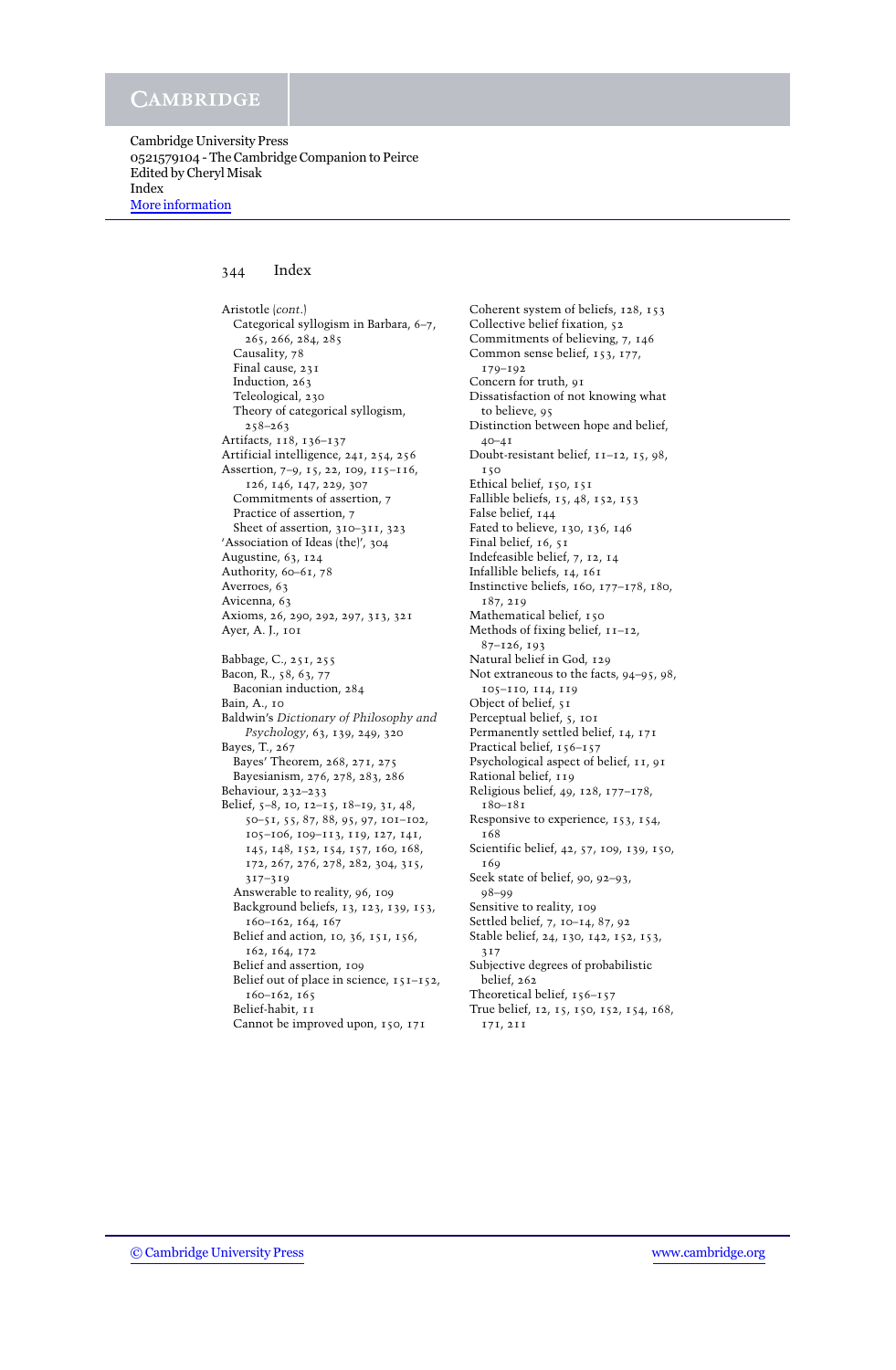Cambridge University Press 0521579104 - The Cambridge Companion to Peirce Edited by Cheryl Misak Index [More information](http://www.cambridge.org/0521579104)

# Index 345

Vague belief, 178, 202 Vital belief, 173 Bergson, J., 54 Bergsonian conception of philosophy, 32 Berkeley, G., 2 *Berkeley* review, 54, 68, 71, 73, 74 Bernstein, R., 201 Binomial, 262–263 Bivalence, 16, 115–116, 126, 147, 166, 168 Fails more in moral inquiry, 166, 169 Regulative assumption of inquiry, 165 Boethius, 63 Boler, J., 2 Bolter, J. D., 254 Boole, G., 267, 294, 299, 302, 304, 314, 320 Boolean algebraic logic, 288, 290 Boolean calculus, 322 Boolean logic, 289–292, 294–296, 304 Boolean, 25, 320 Difficulty with expressing I and O propositions in categorical logic, 295, 299 Borel, 286 Braithwaite, R. B., 281 Brandom, R., 148 Brentano, F., 233 British Empiricists, 2, 216 Buried secrets, 127, 130 *See* lost facts Calculus, 288, 292, 312, 317–323 Calculus of probabilities, 295 Calderoni, M., 32 Cambridge Conference Lectures, 33, 163–165 Cantor, G., 16, 291 Carnap, R., 283, 284 Carnegie Institute, 162 Cartography, 254 Carus, P., 18, 135, 281 Cassiodorus, 63 Categories, 19–23, 27, 33, 39, 64–65, 71, 75, 80, 82, 83, 145, 304 Abstract characterization of categories, 65

Dyadic, 21–23, 65, 80 Kantian derivation, 20 Logic of relations, 21 Monadic, 21–23, 65, 80 Phenomenology, 20–21 Three methods for arriving at categories, 20 Triadic, 21–23, 65, 80 Causality, 106 Causation, 142 **Cause** Causal determination, 106 Cause/effect, 21 Central limit theorem, 264, 267, 270 Certainty, 13, 14 Absolute certainty, 14, 200 Intuitively certain, 123 Pragmatic certainty, 200, 202 Chance, 56 Absolute chance, 23 Doctrine of chances, 304 Objective chance, 239 Pure chance, 23 *Chance, Love and Logic*, 28, 42 Chisholm, R., 233 Church, 78, 186–188 Agapastic church, 186 Commitment to vague instinctive beliefs, 188 Dewey's concern, 187 Inclusive, 187–188 James's concern, 187 Nontheological church, 185, 188 Universal church of love, 187, 263 Church, A., 290 Church's Theorem, 291 Clarity, 304 First grade of clarity, 117–123 Grades of clarity, 22, 118 Second grade of clarity,  $117$ Third grade of clarity, 117–118 Classification, 137 'Classification of Arguments (the)', 284, 285 Clifford, W., 287 Cognition, 41, 82, 215, 218, 220–222, 249–250 Immediate cognition, 193

Object of cognition, 218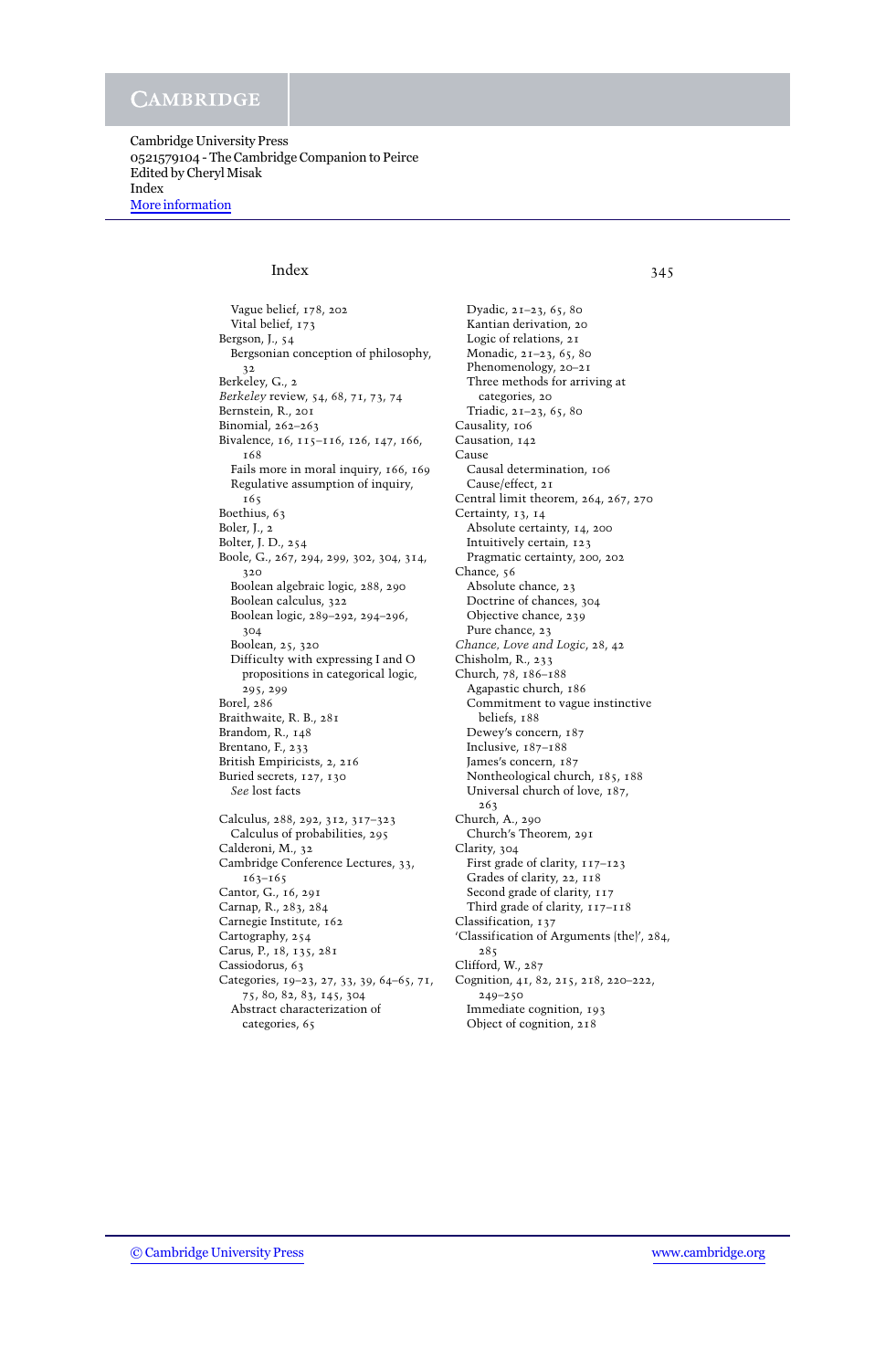## 346 Index

Cognitive Cognitive science, 241, 253–256 Cognitive states, 147 Cognitivism, 159, 165, 168–169, 171 Anticognitivist, 165 Cognitivist pragmatist, 168, 169 *Collected Papers*, 28, 58–60, 77, 290 Collective, 33 Colours, 128, 131, 136, 141 External, 136 Place in the absolute conception of reality, 136 Reality of colours, 128, 131 Response dependent, 131, 140 Common sense, 56, 119, 159–162, 176, 189, 202, 203, 210 Authority of common sense, 145 Common sense beliefs and instincts, 172 Common sense beliefs and vital matters, 172 Common sense view of morality, 172 Faith in common sense, 180 Truth of common sense beliefs, 179 Vagueness of common sense beliefs, 178 Communication, 245 Communication studies, 49, 57 Community, 30, 38, 46–53, 78, 94, 152 Conant, J., 39 Concepts, 227, 229, 317–323 Relative to human perspective, 137 Conceptual, 67 Conceptualism, 83 Conditionals, 3 Indicative conditionals, 3 Subjunctive conditionals, 3, 14 Conduct, 36, 161, 178, 191 Compare conduct to a standard, 171 Conduct criticized, 171 Conduct of life, 33, 176, 178–180 Controlled by ethical reason, 171 Habits of conduct, 171 Confidence, 146, 147, 262 Conjecture, 257–286 Statistical element, 283 Conjunction, 288, 306–307, 310, 323 Connotation, 4, 8 'Internal' meaning, 9

Consciousness, 247, 249, 253, 304 Conscious awareness, 211 Conscious experience, 250–251 Conscious state, 250 Conservativism, 152, 176, 180 Constitutive principle, 135 Content, 203 Continuity, 21, 84 Doctrine of continuity, 35 Spatio-temporal, 237 Continuum, 216 Contraction, 72–73 Convergence, 122, 127–132, 134, 136, 137, 139, 141, 143, 146, 147, 208, 210–211 Fated convergence, 134, 135, 144, 148 Convergence thesis,  $133-135$ ,  $137$ ,  $138$ Tension with law of bivalence, 138–139 Convention, 221 Copula, 297, 322 Countess Lovelace, 255 Cousins, V., 79 Couturat, L., 321 Critical commonsensism, 13–14, 17, 56, 145, 162, 164, 178, 181, 184, 186 Instinct, 172 Reconciled with fallibilism, 14 Custom, 221 Darwin Theory of natural selection, 230–231 De Morgan, A., 267, 288, 290–292, 296, 298 de Waal, 78 Dedekind, 16, 291, 320 Deduction, 16–19, 65, 123, 159, 172, 257–259, 281–283, 285, 288, 304, 317–319, 323 Deductive inference, 286 Deductive reasoning, 156, 283–284 Deductive, 122 Probable deduction, 257–263, 267, 273, 281 Qualitative branch of deduction, 285, 286 Quantitative branch of deduction, 286 *See* explicative

'Deduction, Induction and Hypothesis', 265, 285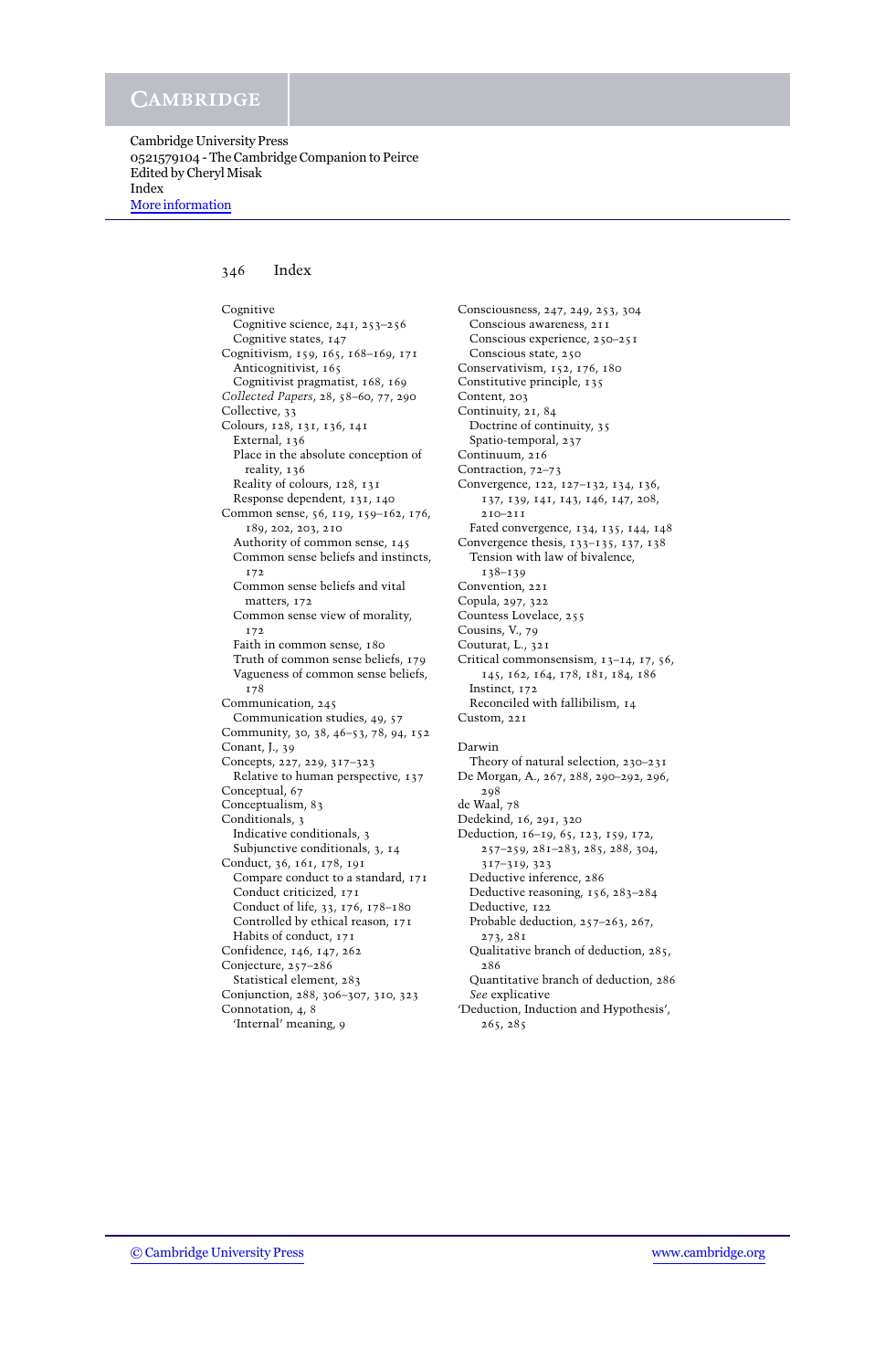Cambridge University Press 0521579104 - The Cambridge Companion to Peirce Edited by Cheryl Misak Index [More information](http://www.cambridge.org/0521579104)

# Index 347

Deledalle, G., 243–245 Deliberation, 5, 7–8, 153, 158, 171 Denotation, 4, 9, 297 'External' meaning, 9 Descartes, R., 13, 97, 178, 193, 202, 215, 241 'Description of a Notation of the Logic of Relatives', 296 Desire, 137 'Detached Ideas on Vitally Important Topics', 162 Dewey, J., 1, 24, 27, 29, 31–32, 40, 41, 44, 45, 47–50, 53–57, 127, 175, 180, 188, 293 *A Common Faith*, 175 Differences with Peirce, 42–44 Experimentalism, 42 Inquiry, 43–44 Instrumentalism, 42, 44 'Pragmatism of Peirce (the)', 42 Rejection of religion, 185 Rejection of supernaturalism, 175 Rejection of credalism, 185 Rejection of the church, 175, 185, 190 Rejection of vicious conservatism, 185 Religious experience, 189–190 Science, 43 Social theory, 49 Supernaturalism, 185 The method of procedure, 42 Warranted assertibility, 31 Diagrammatic, 288, 309, 317 Diagrammatic Period, 292 Diagrams, 288, 302, 306, 312 Graphical diagrams, 304 Dipert, R., 16, 289 Dispositions, 3, 9, 10, 23, 30, 227, 231 Doubt, 6, 10, 12–15, 18, 55, 95, 97, 119, 153, 160, 172, 194, 200, 278, 315, 316 Cartesian doubt, 152–153 Irritation of doubt, 12, 93–94, 98 Motive for inquiry, 15 Object of doubt, 94, 95, 98 Paper doubt, 13, 153 Proper response to doubt, 95 Psychological aspect of doubt, 11,  $9I$ 

Real and living doubt, 94, 97 Seek to end the state of doubt, 90, 92–93, 98 Drobisch, M., 320 Duhem, P., 164 Dummett, M., 115–116, 126 Duty, 143 Truth about what duty is, 169 Objective matter, 169 Dyadic relation, 21–23, 71, 222, 224 Elementarlehre, 64 Emerson, 188 Empirical, 101, 146, 156 Empirical adequacy, 153 Empirical consequences, 143 Empirical generalization, 122 Empirical judgements, 99 Empiricism, 11, 35, 36, 76, 193 Radical empiricism, 28, 191 End-directedness, 230, 232, 236 Engelbart, D., 256 'Conceptual Framework', 256 Epistemology, 1, 31, 44, 126, 152–154, 158, 171 Epistemological difficulties, 50 Epistemological practices, 5 Erfurt, T., 64–79 Erkenntnislehre, 64, 65, 80 Error, 148, 198, 200, 275 Ethics, 151–152, 160–162, 165–169, 171 As a normative science, 39, 170 Based on aesthetics, 170 Ethical deliberator, 161, 162 Ethical issues/matters, 41, 162 Ethical theory, 237 In between domain of taste and domain of physical sciences, 169 Positive science, 151 Truth, 161 Evidence, 150, 169, 171, 203 Evolutionary cosmology, 23 'Evolutionary Love', 192 Evolutionary metaphysics, 36, 49 Exemplification, 223 Existence, 68, 71 Expectation, 11, 52, 156, 157, 167, 195, 197, 203

Habit of expectation, 11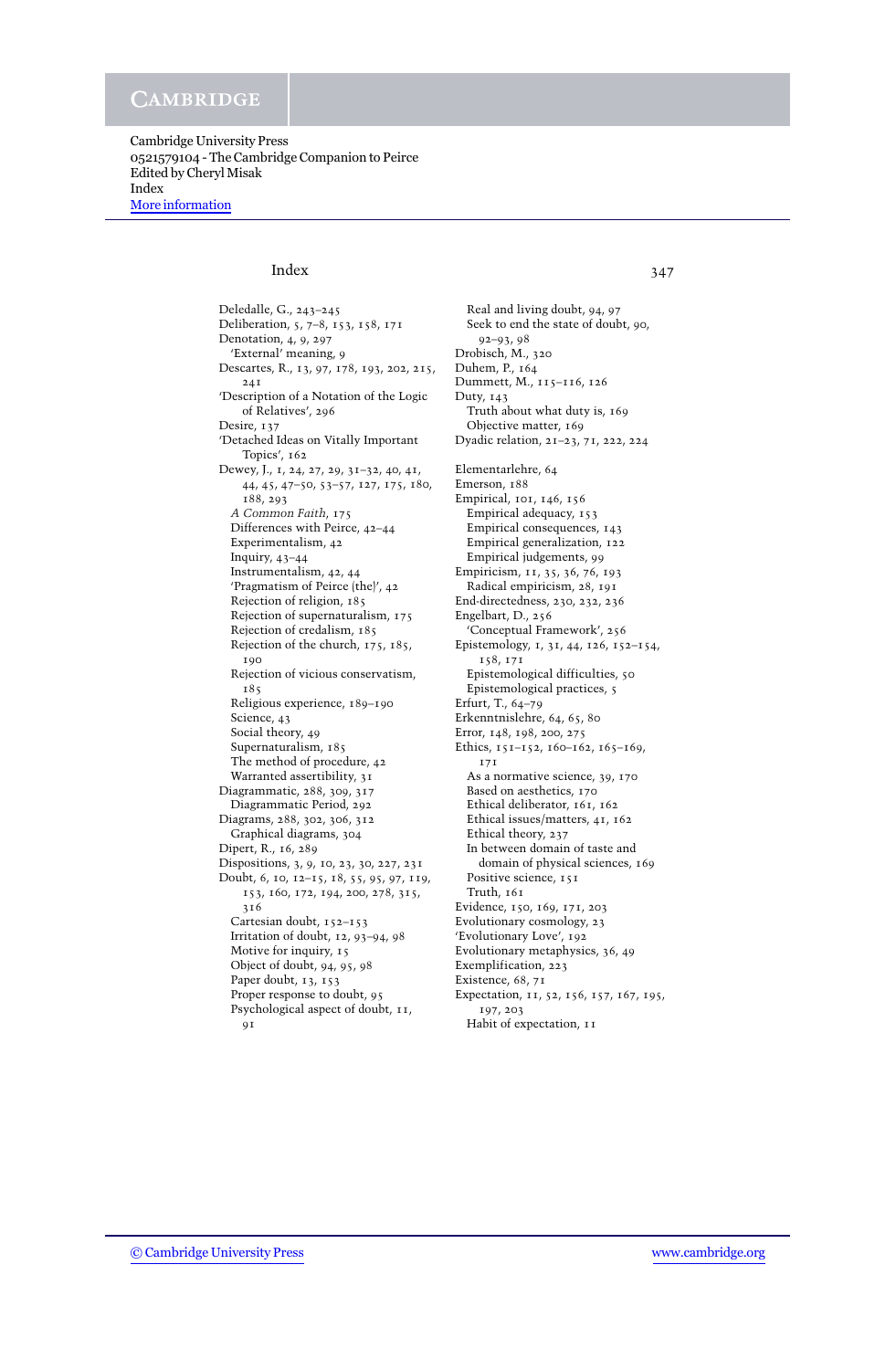## 348 Index

Experience, 1, 2, 6, 7, 11, 15, 17–22, 30, 35–37, 40, 43, 51, 87, 96, 101–102, 114, 117, 143, 151–155, 158–165, 170–172, 193, 195, 197, 204, 207, 209, 211, 212, 220, 227, 231 A matter of thirdness, 21 Broad sense of experience, 11, 143, 154, 156, 171 Direct experience, 178 Experimental, 17–18, 155, 156, 203, 229 Force of experience, 154–155, 169 Future experience, 117, 126, 196–199, 201–202 Ideal experience, 155 Inner experience, 156–157 Logical experience, 5, 169 Mathematical experience, 5, 154–158 Metaphysical experience, 154–158 Moral experience, 5, 154–158, 161, 169 Outer experience, 156–157 Psychological fact, 247 Real experience, 155 Recalcitrant experience, 7, 11, 15, 150, 153–154, 165 Religious experience, 49 Scientific experience, 169 Sensory experience, 5, 10–11 Surprising experience, 10, 13, 15, 18, 153, 157, 159, 167–169 Explicative, 18–19 *See* deduction Extension, 9, 297, 299 External, 129, 137, 142–146 External facts, 206, 241–242 'External' meaning, 9 External object, 218 External permanency, 110 Euclid, 292 European grammar, 80 Fact, 112, 224 Faith, 32, 121, 184 Fallible, 123, 159, 161, 221, 231

Fallibilism, 13–14, 17, 48, 101, 152, 162, 202, 222 Contrite fallibilist, 14 Reconciled with critical commonsensism, 14

Falsification, 116, 281 Feeling, 177, 226, 229, 230, 236, 250 Monadic, 222 Feigl, H., 278 Fetzer, J., 247, 253 Final causation, 229–230, 239, 247, 249 Distinction between final and efficient causation, 248 Firstness, 19–24, 71, 73, 76, 82, 84 Fisch, M., 63, 74–76, 78, 238 Fixation of Belief (the), 1, 10, 12, 88–102, 105, 110–113, 118, 124, 132, 148, 152, 219, 287, 304 Frazer's *Berkeley*, 63, 67, 83, 85 Freedom of the will, 139–141 Frege, G., 16, 25, 104, 114, 219, 242, 290–292, 295–296, 306, 314, 315, 318–320, 323 Frequency, 262, 266, 267, 271 Frequentism, 266–269 Long run relative frequency, 259, 262–263, 268, 284 Population frequencies, 260, 265, 267, 271, 275, 276 Sample frequencies, 260, 265, 267, 269–272, 275 Fundamental hypothesis, 122–123 Galileo, 177 Gardner, M., 254 Generalisation, 123, 222–225 Generality, 21, 22, 24, 30, 37, 43, 45, 84, 145, 220 Realism of generality, 43, 72 Generals, 23, 42, 69, 73, 104, 212, 213, 220, 221, 229, 316 General types, 81 Nonpsychological, 35 Reality of generals, 23, 35, 39, 69 Non-referential use of a general term, 232 Gentzen, 288, 300 God, 45, 54, 56, 66, 157, 177–179, 191 God is vague, 178–184 God's reality, 157, 172 Humble argument for reality of God, 177, 179 Living belief in God, 185 Love, 182–183, 191 Godel, 291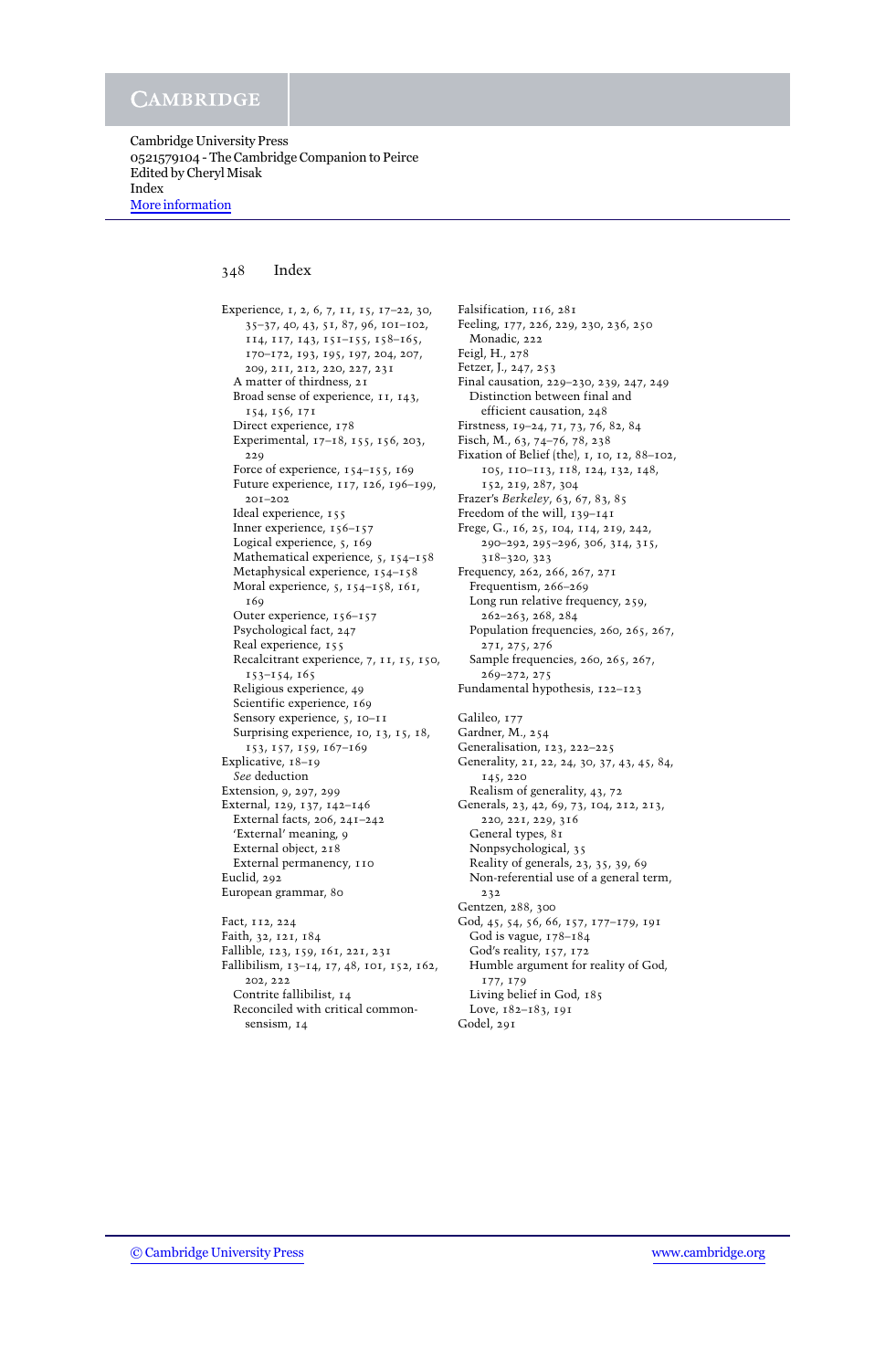Cambridge University Press 0521579104 - The Cambridge Companion to Peirce Edited by Cheryl Misak Index [More information](http://www.cambridge.org/0521579104)

# Index 349

Goodman, N., 104 Goudge, T., 2, 190 *Grand Logic*, 75, 88, 289, 292–294, 297, 302–305 Graphs, 302, 304, 317–323 Alpha graphs, 310 Beta graphs, 310–311 Entitative graphs, 293, 309, 317–323 Existential graphs, 119, 287–290, 292, 293, 297, 304, 307–314 Gamma graphs, 310 'Ground of Validity of the Law of Logic', 259, 284, 285 Gruender, D., 194, 212 Haack, S., 28, 30–31, 34, 47–49 Habits, 3, 10, 11, 23–24, 30, 33, 34, 37, 43, 84, 120, 121, 157, 160, 162, 179–188, 192, 196, 197, 203, 224, 228–229, 231, 236 Good/bad, 120 Habit of action, 43, 117, 230 Habit of conduct, 227 Habit of expectation, 11, 18 Habit of reasoning, 159 Habit of response, 196 Habitual cognitive skills, 160 Reasonableness, 120 Role of habit, 228–229 Haecceity, 66–67, 71, 75, 83, 84 Harris, W. T., 250 Harvard, 63, 144, 257 Harvard Lectures, 1, 79, 263, 265, 284, 322 Hausman, C., 51, 194 Havelock, E., 252 Hegel, G. W. F., 44, 70 Hempel, C. G., 104 Henry of Ghent, 63 Hilbert, D., 291, 292 Hintikka, J., 291 History of Philosophy, 62, 75 Hookway, C. J., 8, 29–31, 35, 40, 48, 51, 56, 62, 65, 78, 91, 144, 146, 160, 167, 172, 190, 194, 324 Hope, 15, 19, 40, 114, 116, 118, 119, 134–138, 141, 146, 147, 159, 166, 171, 211

Distinction between hope and belief, 40–41

Hope for convergence of opinion, 135 Regulative hope, 15–16 *See* Regulative assumptions Houser, N., 148 'How to Make Our Ideas Clear', 1, 3, 36, 60, 89, 113, 132–134, 218, 219, 228 Howland Will Case, 285 Human Human Nature, 168 Human-computer interaction, 241, 254 Humanists, 58–60, 77 Hume, D., 88, 119–123, 126, 324 Problem of induction,  $16-17$ ,  $119-123$ , 278 The response Peirce can make to the problem of induction, 120–123 Hypertext, 254 Hypothesis, 16–19, 65, 88, 102–104, 114, 123, 219, 257, 263, 274, 277–284, 286 Ampliative, 280–281 Explanatory hypothesis, 177 Formal unpsychological logic applied to hypothesis, 258, 260 Transposition of premises and conclusion of a categorical syllogism, 263, 279 *See* abduction and retroduction Hypothetic Hypothetic inference, 212, 257, 260, 265, 275, 279–280 Hypothetic validity, 279 Hypothetico-deductive model, 281 Icons, 8–9, 65, 155, 223–224, 236, 245–247, 272, 299–302, 305 Iconicity, 288, 290, 293, 312–313, 317, 323 Anti-iconic, 306 Ideal, 142, 156, 171, 318 Ideal world, 205 Idealism, 24, 51, 57, 74–76, 204, 208–209 Absolute idealism, 83, 84 Epistemological idealism, 213 Idealism vs. materialism, 24 Metaphysical idealism, 213 Objective idealism, 76, 85 Realism vs. idealism, 29, 49, 57, 68,

85, 86, 208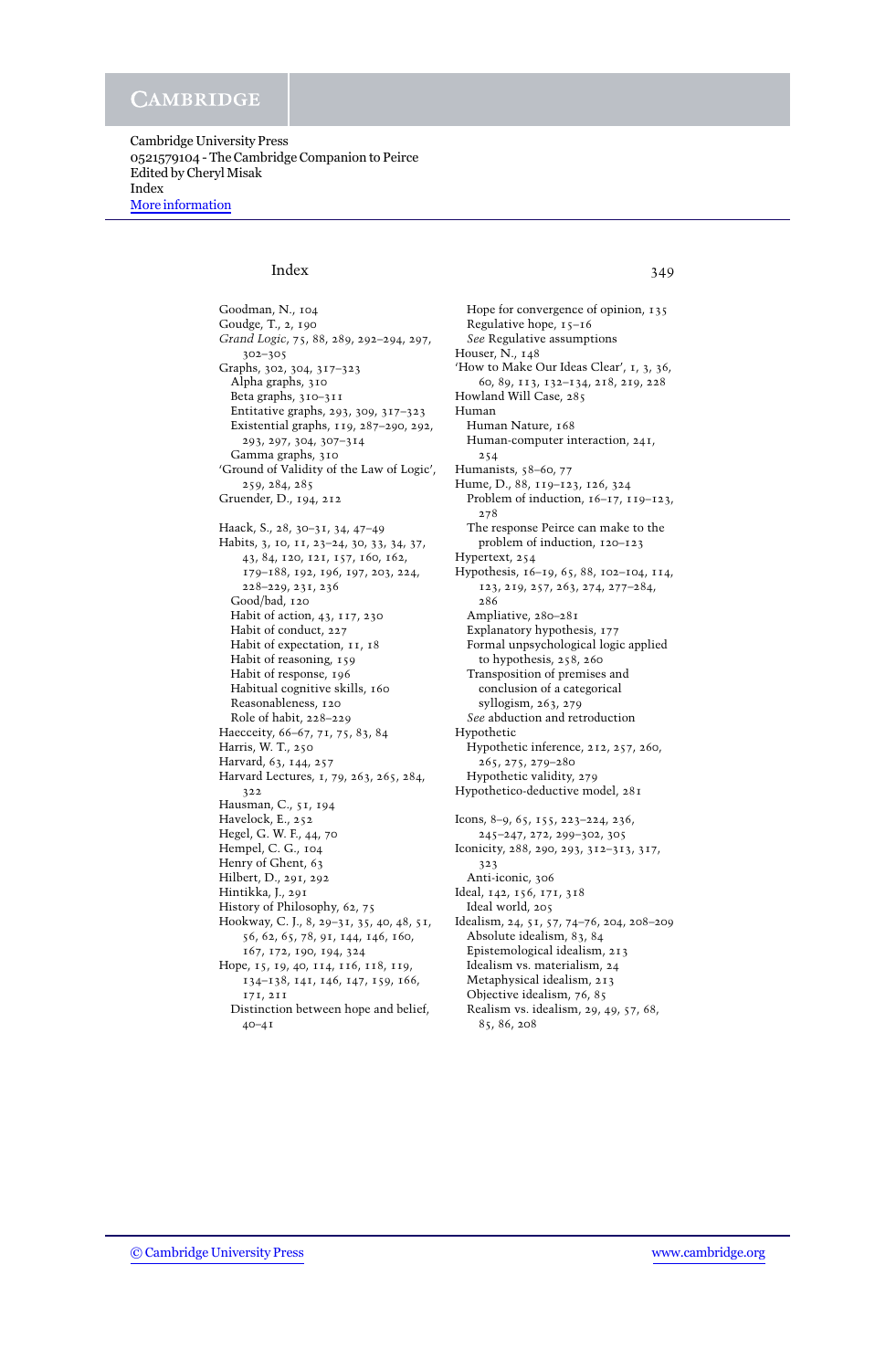## 350 Index

Idealist, 51, 69, 71, 76, 141, 208–209 Ideas, 216 'Illustrations of the Logic of Science', 1, 298 Indexical, 144, 222 Indices, 8–9, 220, 223–224, 245, 246, 272–273, 304, 308, 317–323 *See* signs Individual, 68, 69, 71, 73, 74, 219–220, 232, 237–238, 311, 319 Individuality, 42, 220 Relationship with universals, 43 Indubitable, 178, 193, 202 Induction, 16–19, 65, 102, 104, 123, 126, 156, 159, 163, 172–173, 219, 247, 257–260, 263–264, 267, 270–287, 320 Ampliative, 18–19, 280–281, 283 Crude induction, 17, 282 Inductive argument, 284 Inductive inference, 257–260, 263, 265, 266, 270, 276 Qualitative induction, 17, 259, 282 Quantitative induction, 281, 282 Self-correcting, 278 Transposition of premises and conclusion of a categorical syllogism, 258, 260, 263, 279, 285, 286 Infallible, 123, 221 Inference, 43–44, 102, 283, 293, 300, 304, 306, 308, 315–323 Deductive, 102 Inference to the best explanation, 16 Inferential, 222 Probable inference, 304 Reasonable inference, 123 Rules of inference, 306, 311 Theory of inference, 39, 43, 102 Three types of inference, 65, 283 Information, 273 Nuisance information, 270–272, 274–275 Inquirer, 10–15, 25, 40, 43, 69, 96, 97, 102, 113, 128, 130, 131, 134, 138, 148, 153, 155, 272–278, 282 Cognitive failure of inquirers, 133, 146, 271

Community of inquirers, 48, 78, 85, 91, 128, 173, 184, 186, 188

Information, 146 Inquirers with different interests, 137 Role of inquirer, 95–96 Scientific inquirer, 52 Inquiry, 5–7, 10–18, 25, 30–31, 33, 40, 43–44, 47, 49–52, 55, 78, 87–91, 94, 102, 104–108, 113–115, 117–119, 122, 126–128, 130, 133–136, 140, 143, 145, 147, 148, 150–156, 159–163, 168, 171–172, 186, 208, 214 A priori method, 12, 56, 90, 93, 98, 113 Aim of inquiry, 13, 98–99, 127, 168 Block path of inquiry, 13, 30, 154 Community driven inquiry, 44, 74, 90 Deductive inquiry, 155 Different kinds of inquiry, 167 Different methods of inquiry, 148 Experimental inquiry, 41, 172 Fated end of inquiry, 141, 150 Fundamental hypothesis, 88, 96 Gathers rational strength, 90 Mathematical inquiry, 155 Method of authority, 12, 60, 90, 93–94, 148 Method of tenacity, 12, 42, 90, 93–94, 113 Presupposition of inquiry, 16, 40, 134 Psychology kept out of inquiry, 11, 51,  $QI$ Regulative assumption of inquiry, 122, 160, 166 Scientific inquiry, 40, 44, 128, 129, 159, 165 Scientific method/method of experience, 17–18, 40, 45, 55, 56, 90, 93, 95, 98, 99, 102–105, 109, 111, 113, 114, 119, 124, 148, 153, 154, 159, 193, 287, 304, 318–319 Well conducted inquiry,  $129-131$ , 134–136, 138, 140, 146, 150 'Insolubilia', 320 Instinct, 40, 55, 94, 137, 151, 152, 159–162, 164, 173, 176–177, 180, 189, 191, 221, 239 Acritical instinctive beliefs, 180 Vague instincts, 178, 184, 190–191 Insufficient Reason, 266–269 Intellectual augmentation, 256 Intension, 297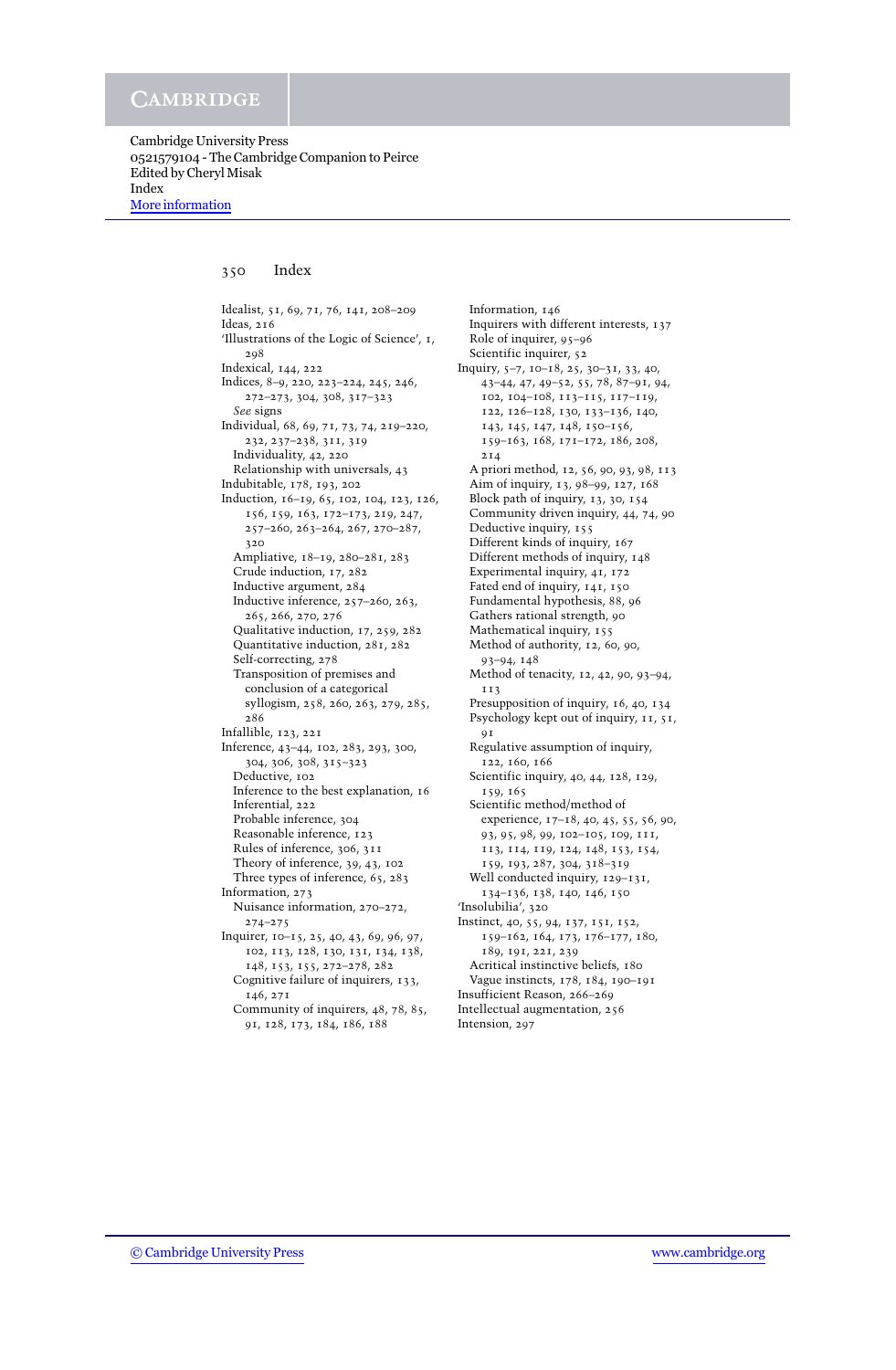Cambridge University Press 0521579104 - The Cambridge Companion to Peirce Edited by Cheryl Misak Index [More information](http://www.cambridge.org/0521579104)

# Index 351

Intention, 21, 171 Intentionality, 8, 233 Interpretants, 10, 214–218, 221–222, 225–230, 235–238, 244 Dynamical interpretant, 10, 225, 235 Emotional interpretant, 222, 235, 237 Emotional/energetic/logical trichotomy of interpretants, 226, 235 Energetic interpretant, 222, 235, 237 Final interpretant, 10, 235–237, 239, 240 Immediate interpretant, 10, 225, 235–236, 240 Immediate/dynamic/final trichotomy, 235 Logical interpretant, 222, 227–229, 235 Three types of interpretants, 10 Ultimate interpretant, 240 Ultimate logical interpretant, 34 Interpretation, 8, 196, 203, 204, 211, 217–218, 223, 225, 227, 230–235, 237, 245, 249, 254, 280 Rule of interpretation, 215, 223–224 Interpreter, 8–10, 222 Irrationality, 120, 121 Practical irrationality, 123 James, H., 54 James, W., 1, 24, 25, 27–33, 35–44, 46–50, 52–57, 116, 127, 161–163, 175, 177, 178, 180, 184, 185, 188, 191 *A Pluralistic Universe*, 32, 34, 40, 44–46 Abstractions, 35, 37 Action, 30, 41 Applied pragmatism to itself, 39, 45 Constructivistic pragmatism, 30, 49 Differences with Peirce, 29–42 Ethical science, 161 Faith ladder, 40 *Function of Cognition (the)*, 36 Generalities, 35, 39 *Harvard Crimson*, 55 *Humanism and Truth*, 37 Humanist, 42, 49 Individualism, 38 *Meaning of Truth (the)*, 36

*Moral Philosopher and the Moral Life (the)*, 161 No distinction between hope and belief, 40–41 Nominalist, 30, 34, 35, 38 Nonmathematical/logical mind, 27, 38–39, 42, 164 Particulars, 30, 37 Pluralism, 46, 127 Pragmatic consequences, 39 *Pragmatism*, 36, 37 *Pragmatism as a Principle and Method of Right thinking*, 55 *Principles of Psychology (the)*, 32 Psychology, 32, 35, 38 Radical empiricism, 28, 148 Radical pragmatist, 40 Reality, 35, 41, 137 Rejection of credalism, 185 Rejection of organized religion, 185 Rejection of the church, 185 Rejection of vicious conservatism, 185 Religious experience, 175, 189–190 Science vs. ethics dichotomy, 41 *The Varieties of Religious Experience*, 36, 54, 56, 175 Truth, 30–31, 41 Will to believe, 54 'Will to Believe' (the), 32, 33, 36, 40, 42, 45 Jevons, W. S., 254, 287, 294 John of Salisbury, 63 Johns Hopkins University, 62–73, 79, 287, 293, 298, 320 Journal of Speculative Philosophy (the), 54, 215, 241 Judgment, 137, 138 Kant, I., 1, 19–20, 30, 55, 62, 64, 69, 83, 107, 212, 213, 215–216 Categories, 79 Distinction between *praktisch* and *pragmatisch*, 41 Empirical realism, 50 Kantian concept of cognition, 219 Kantian idealism, 49 Kantian problem of knowledge, 215 Transcendental idealism, 50

Truth, 111 Vorstellungen, 216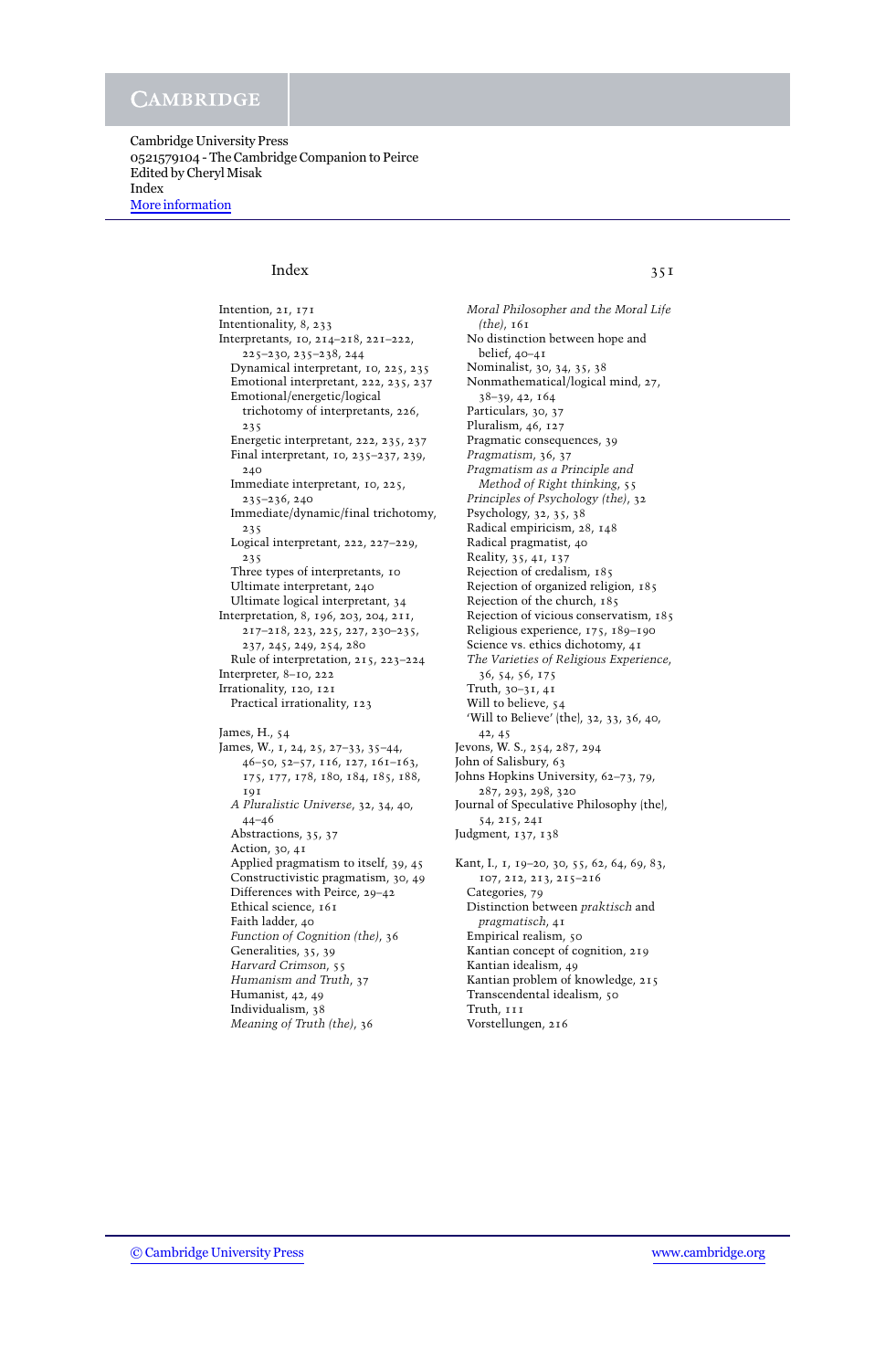Cambridge University Press 0521579104 - The Cambridge Companion to Peirce Edited by Cheryl Misak Index [More information](http://www.cambridge.org/0521579104)

## 352 Index

Kantian, 52, 53, 69, 169 Keller, H., 244 Ketner, K., 244, 254–255 Kilpinen, E., 28 Knowledge, 15–16, 19, 35, 43, 51, 55, 78, 82, 150, 151, 167, 179, 193–194, 200, 207, 209, 210, 212, 215–224, 241, 247, 249–251, 265 Antifoundationalist, 194, 204 Background knowledge, 135, 221, 282 Foundationalist, 194, 201, 202, 204, 207, 212 Growth of knowledge, 128 Objective knowledge, 67, 70 Scientific knowledge, 42 Spectator theory of knowledge, 51, 204 Kuhn, T., 164 Ladd-Franklin, C., 293 Lady Ada, 255 Lady Welby, 226 Lakoff, G., 253 Lambert, K., 294, 296, 320 Language, 197, 212, 222, 242, 254, 306 Laplace, P. S., 8, 267, 268 Law of continuity, 291 Law of double negation elimination, 115–116, 119 Law of excluded middle, 116, 204, 205, 212, 213 Law of non-contradiction, 115, 204, 205, 212, 213 Laws, 21, 23–24, 30, 71, 81, 136, 142, 145, 239 Formal law, 269 Laws of nature, 23, 143, 145, 324 Material law, 269 Physical law, 23, 230 Reality of laws, 23, 225 'Lectures on British Logicians', 79 *Lectures on Pragmatism*, 221 Leibniz, G., 59, 77, 96–123, 126, 237, 294, 320 Sufficient Reason, 117–124, 126 Levi, I., 17 Lewis, C. I., 44, 53 Liar paradox, 291 Licklider, J. C. R., 255 Locke, J., 216, 247, 249, 322

Logic, 1, 19, 25, 31, 34, 38–39, 43, 47, 53, 55, 57, 58, 62–64, 74, 77, 78, 84, 90–91, 102, 120, 123, 129, 133, 140, 145, 156, 163, 164, 168, 171, 190, 195, 208, 220, 256, 258–284, 287–324 Algebraic, 220, 242, 293, 297, 299, 302, 306 Ancient logic, 290 Antipsychological, 11, 91, 283, 306, 315–316 Art of logic, 318–319 As a normative science, 39, 43, 170 Barbara, 292, 298, 312, 313 Based on ethics, 170, 173–174 Binding, 307, 308 Bungle, 307 Categorical logic, 292, 302, 303, 321 Computational aspects of logic, 291 Conceptual analysis of ideas, 297 Deduction, 90, 287–324 Deductive logic, 90, 279, 282, 304 Definition of logic, 288–289, 314–315 Development of Peirce's logic, 35 Diagrammatic, 242, 288, 290, 304–312 Doxastic element, 315–317 Epicurean logic, 63 Existential graphs, 254 First order predicate logic, 219, 291 Formal element, 315–323 History of logic, 62, 79, 290–294, 296, 303 Humanistic logic, 44 Hypothetical logic, 292 Illation, 288, 291, 301, 302, 305, 321 Imperative logic, 124 Induction, 90 Logic is theory of signs, 305-311, 314–315 Logic of relations, 21, 75, 83, 222, 223, 281, 287, 290 Logic of relatives, 39, 80, 84, 304 Logical addition, 295 Logical equivalence, 308 Logical identity, 295 Logical method, 29, 59–60 Logical multiplication, 295–296 Logical notation, 306, 307, 314 Logical principles, 298

Logical relation, 288, 301, 321, 324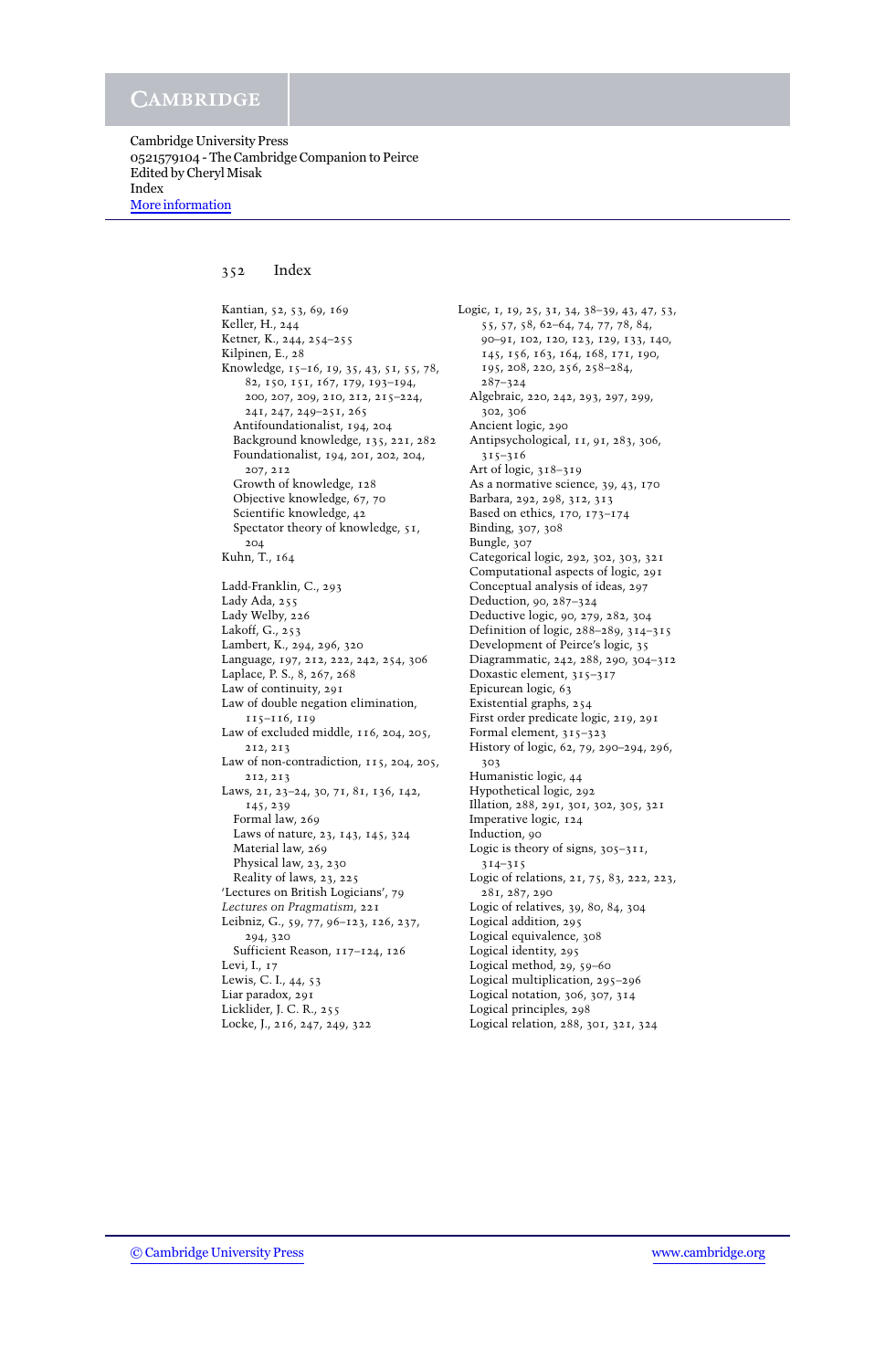Cambridge University Press 0521579104 - The Cambridge Companion to Peirce Edited by Cheryl Misak Index [More information](http://www.cambridge.org/0521579104)

# Index 353

Logical theory, 66, 306 Logical theory of universals, 43 Material conditional, 301, 302, 305 Mathematical element, 315 Medieval logic, 65–79, 290 Modal logic, 310 Normative, 64, 170, 283, 290, 312, 314, 316–317 Normative science, 98 Propositional logic, 281, 288, 292, 302, 310, 321 Quantification theory, 308 Quantification, 281, 311, 313 Quantifier, 307, 309–310, 312 Relative term, 296–297 Reverse logicism, 317–319 Scholastic logic, 58–60 Semiotic element, 315-316 Stoic logic, 63 Subsumption, 301, 305 Symbolic logic, 290, 302, 320 Vacuums in logical space, 260 'Logic of Drawing History from Ancient Document (the)', 286 'Logic of Mathematics (the)', 238 'Logic of Relatives (the)', 293, 307 Logica utens, 160 'Logical Machines', 251 Logical Positivists, 4, 154, 157 *See* Verificationists Lost facts, 127 *See* buried secrets Love, 178, 186 Lowell Lectures, 1, 79, 177, 244–245, 257, 259, 260, 263, 265–266, 284, 285 Machines Logic machines, 255–256 Turing Machine, 252 Peirce machine, 255 Mackie, J. L., 152 Marquand, A., 254 Mates, B., 290, 315 Mathematics, 16, 27, 55, 58, 115, 141, 154, 156–158, 166–168, 220, 255, 256, 287, 290, 292, 305, 307, 317–323 Mathematician, 155, 167, 242 Nonphysical reality, 168

Reality of mathematical objects/ propositions, 167 Truth, 167–168 *Manuscript Lectures*, 36 McCarthy, J., 194, 201 McLuhan, M., 252 Mead, G. H., 29, 43, 44, 53 Meaning, 9, 34, 116, 117, 157, 216–217, 227–229, 237 Pragmatic meaning, 9–10, 113, 228 Mediation, 145 Medieval Philosophy, 1, 58–77, 233 Aristotelian/Scholastic method, 20 Influence on Peirce, 63–65 Medieval realists, 72 Medieval texts, 62–63 Memory, 99–102, 104–105, 195, 197, 199 Casual theory of memory, 99, 105 Metaphysics, 1, 4, 6–7, 23–24, 30, 36, 43, 59, 61, 71, 72, 74, 78, 111, 129, 150, 154, 157, 158, 168, 237, 318–319 Evolutionary metaphysics, 36 Mature metaphysics, 82 Scientific metaphysics, 141 Transcendental metaphysics, 12 Metaphysical, 62, 66, 140, 145–147, 154, 210 Metaphysical Club, 28, 53, 55 Metaphysically neutral, 142 Open metaphysical question, 140, 142 Metaphysicians, 160, 167 Mill, J. S., 206, 265, 269–270, 297 Mind, 241, 247–249, 251, 256, 322 Computational model of the mind, 253 Mentalese model, 252 Newell–Simon concept of the mind, 253 Semiotic model of mind, 241–256 Synechistic account of mind, 214 Mind-dependent, 67, 142, 204, 206, 208 In anima, 68 Mind-independent, 40, 45, 67, 68, 129, 141, 142, 173 Extra animam, 68 Mind-independent laws, 142 *Minute Logic*, 136, 289, 293, 316 Misak, C. J., 2, 5, 33, 40, 54, 123, 124 Mitchell, O. H., 219, 220, 293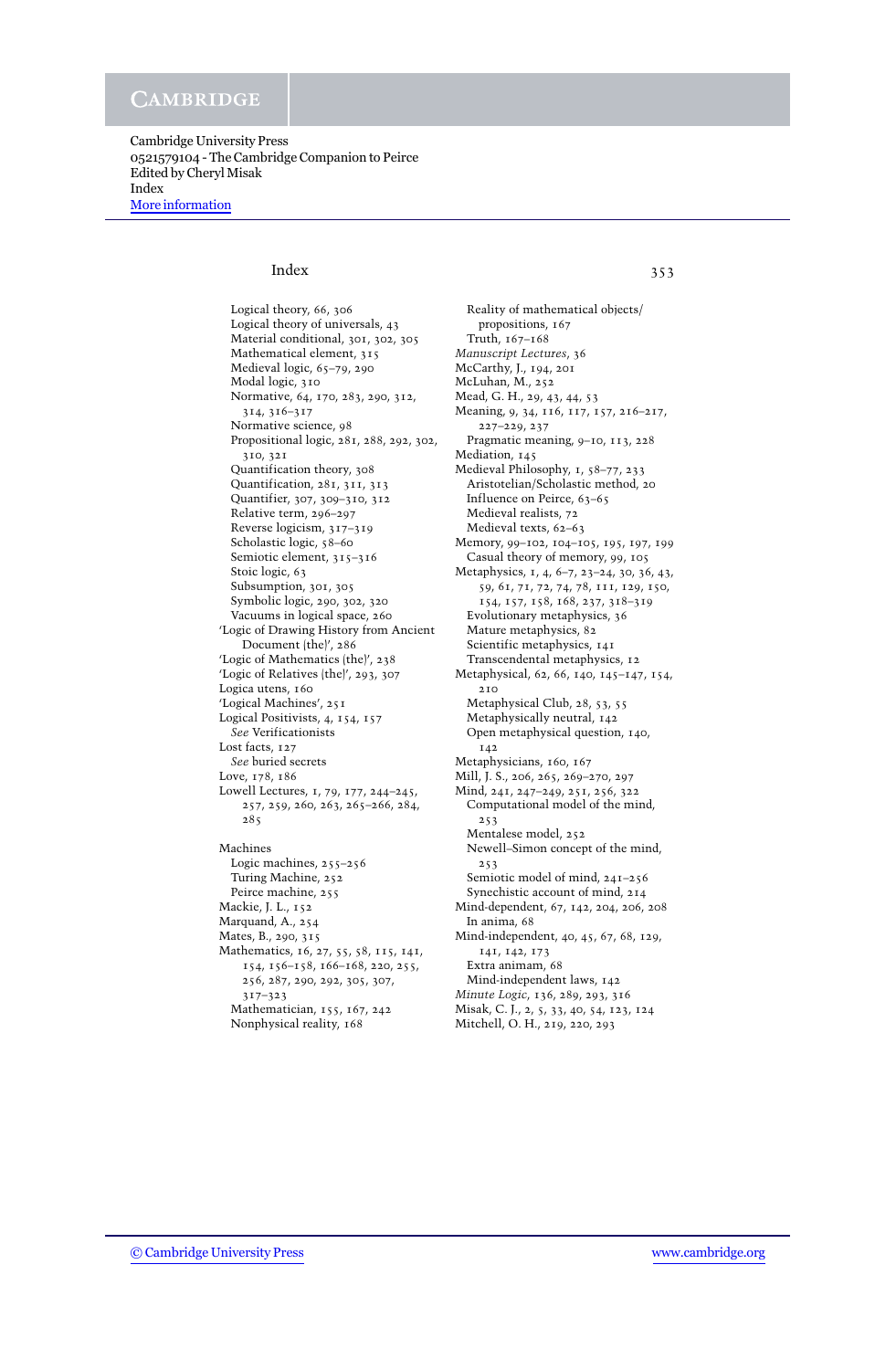Cambridge University Press 0521579104 - The Cambridge Companion to Peirce Edited by Cheryl Misak Index [More information](http://www.cambridge.org/0521579104)

## 354 Index

Modalities, 37 Modes, 104–105 Mode of grasping, 211 Mode of inference, 260, 280 Mode of reality, 70 Modes of being, 64, 68, 69, 71, 74, 82–84, 111, 129, 139–142, 145 Modes of propositions, 64 Three modes of being, 68, 71, 75, 80, 82, 85 Monadic, 21–23, 72, 224 *Monist*, 46, 238 Moral, 151, 152, 154, 158, 165, 191, 210 Moral action, 180 Moral cognitivism, 150–152 Moral decision, 158 Moral deliberation, 154, 158, 169 Moral facts, 141 Moral inquiry aims at truth, 173 Moral judgments, 141, 150, 151, 157, 161, 169–170 Moral laws, 41 Moral nature, 140 Moral realism, 33, 54 Moral truth, 150–152 Nonphysical reality, 169 Responsive to experience, 158 Morality, 41, 140, 142, 161, 162, 168–169, 180 Distinct from matters of taste, 165 Influence of science, 184 Objective, 168–169 Subjective, 168-169 Morris, C., 243–244 Murphey, M., 135, 220 Natural Natural classes defined by human needs/purposes, 137–138 Natural classes, 67, 136–137 Natural kinds, 66, 142 Natural science, 230 'Nature of the Influence of the Sign (the)', 224 Nature, 37, 73, 205, 209

Common nature, 66, 72 Theory of nature, 79 Uniformity of Nature, 269–270 *Nation* (the), 32

Necessity, 21, 145

Neglected Argument for the Reality of God (a), 157, 176–180, 185 Neopragmatism, 28, 46–53 Neurath's boat, 15 Neyman–Pearson, 16, 257, 276, 283 Nicod, 104 Nominalism, 2, 3, 22, 30, 35, 45, 68–70, 72–77, 80, 82–86, 113 Nominalistic idealism, 69 Nominalistic Platonism, 68, 69, 73 Realism vs. nominalism, 30, 34, 42, 53, 58, 64, 67, 71 Noncognitivism, 151 Normative sciences, 39, 43, 91, 169–170 Aesthetics, 39, 170 Beauty, 170 Ethics, 39 Logic, 39, 42, 43 Right, 170 Theoretical science, 170 Truth, 170 Norms, 156, 315 'Notes on Logic Book', 297 Numbers, 75, 142 Object, 8, 21, 112, 144, 147, 214–217, 221–222, 238 Hypothetical objects, 142 Mathematical objects, 141, 142 Object of a true proposition, 112, 142 Object of perception, 145 Objective, 70, 198 Objectivity, 52, 128, 197–198, 237 Observation, 156, 158, 194, 212, 308, 317–323 Obligationes, 317–323 Ockham, W., 63, 67–69, 77, 81 Great logician, 59 Nominalist, 59, 67 Ockham's Razor, 6 Priority of first substance, 67 'On a New List of Categories', 20, 64, 246 'On an Improvement of Boole's Calculus of Logic', 294–295 'On the Algebra of Logic: A Contribution to the Philosophy of Notation', 292, 298–299 'On the Algebraic Principles of Formal

Logic', 298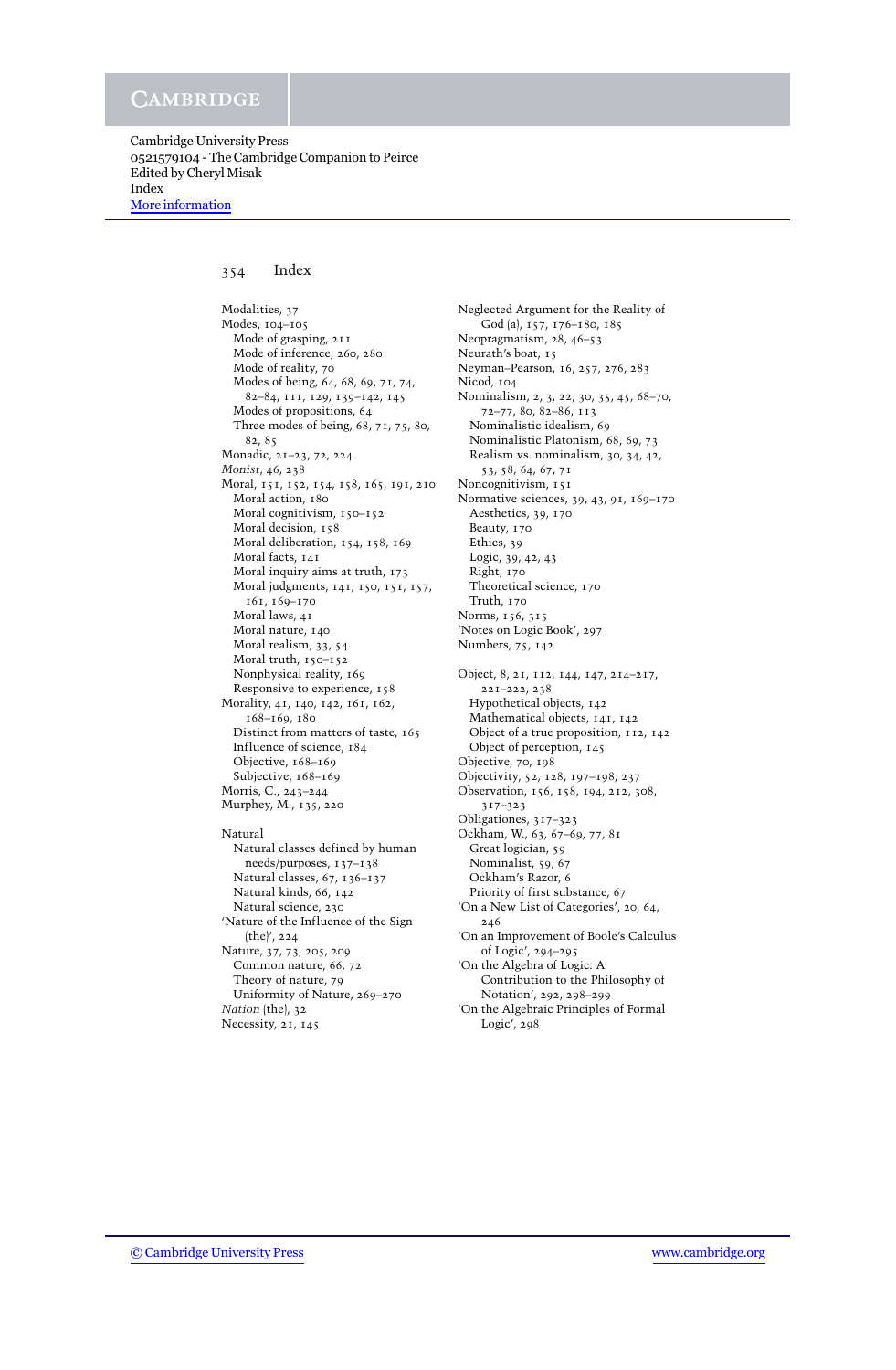Cambridge University Press 0521579104 - The Cambridge Companion to Peirce Edited by Cheryl Misak Index [More information](http://www.cambridge.org/0521579104)

# Index 355

'On the Natural Classification of Arguments', 266, 284 Ong, W., 252 Ontology, 43, 66, 69, 71 Ontological, 205, 206 Opinion, 12, 47, 50–52, 59, 69, 74, 91, 93–94, 138, 141, 164 Convergence of opinion, 31, 51, 128, 132, 138, 139, 143, 144, 148, 208,  $2.10$ Destined opinion, 133 Eventual opinion, 89 Fallible opinion, 48 Fated convergence of opinion, 133, 143, 145 Final opinion, 30, 69, 76, 197, 208, 209 Settled opinion, 14, 87, 98, 109, 124, 133 True opinion, 69, 89, 97, 133, 211 Orality literary thesis, 252 Organic features, 231, 239 Panofsky, E., 77 Pape, H., 35 Papini, 56 Parenthesis, 251 Parker, K., 161, 182 Particulars, 34, 35, 42, 229 Patterns, 145 Paul of Venice, 63, 293 Pearson, K., 251 Peano, G., 287, 291, 292, 299, 320 Peirce, B., 62, 79, 285 Peirce Papers, 162 Percept, 101, 144, 194–199 Distinguished from perceptual judgment, 199 Generalized percept, 207, 251 Infallible, 198 Wide and narrow sense, 195 Perception, 88, 96, 99–102, 106, 129, 143, 154–155, 177–178, 186, 193–203, 213 Casual theory of perception, 99, 105 Immediate Perception, 71–77, 194, 245–246 Laws of perception, 99 Object of perception, 145 Perceptual awareness, 143, 194–195, 201–204

Perceptual claims, 207 Perceptual disappointment, 6 Perceptual facts, 205, 207 Perceptual judgments, 101, 144, 194–198, 200–202, 207, 212, 221, 222 Wide and narrow sense of perceptual judgments, 195 Percipuum, 194–196, 199, 203 Wide and narrow sense, 195 Percy, W., 242, 244, 247 Perry, R., 34–35 Peter of Spain, 63 Phenomenology, 20–21, 39, 65, 83, 145, 318 Phenomenalism, 204 Ontological phenomenalism, 213 Phenomenalist, 208–209 *Photometric Researches*, 298 Philström, S., 1, 30, 39 Pinker, S., 242–254 Plato, 66, 81, 121 Political issues, 41 Popper, K., 250–251, 255, 281, 283, 284 Demarcation criterion, 283 Falsification, 283 Non monotonicity of inductive reasoning, 283 Objective thought contents, 251 *Port-Royal Logic*, 297 Possibility, 21–24, 72, 205–206, 224, 236, 238 Real possibility, 225 Potentialities, 218, 225 Practical Practical concerns, 127, 178 Practical matters, 33–34, 41 Practice, 1, 15, 31–37, 39–40, 48, 123, 157, 158, 163, 176, 179, 180, 184, 188 Theory and practice, 49 Pragmatic Maxim, 2–5, 10, 36–42, 53, 55, 75, 154, 157, 228, 283 Abduction, 282 Applied to the nature of truth and reality, 5 Applied to truth, 131 Methodological principle, 3 Not verificationist, 282 Pragmatic consequences, 39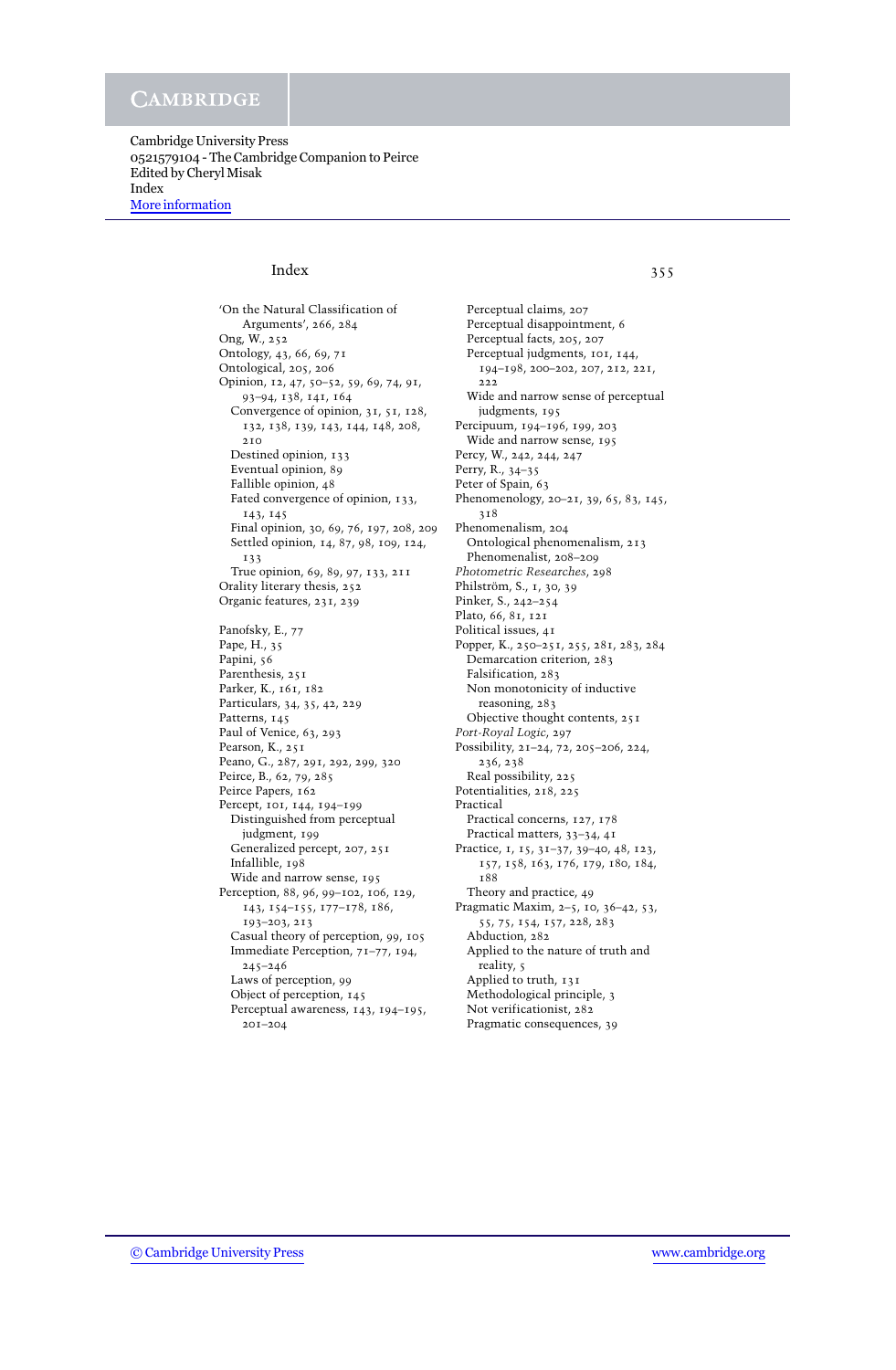## 356 Index

Pragmatic Maxim (*cont*.) Pragmatic elucidation, 4–5, 146 Standard for determining empty expressions, 2 Standard for determining metaphysical gibberish, 4 Pragmatic meaning, 9–10 Pragmaticist meaning, 157 'Pragmatic method (the)', 53 Pragmatic method, 32, 42 *Pragmatism*, 144 Pragmatism, 1–3, 27–39, 42–43, 55–57, 75, 228–229, 287 Absolute pragmatism, 44 Applied to itself, 39 Conceptualistic pragmatism, 44 Constructivistic pragmatism, 30 James's definition, 36 Kantian influence, 57 Origin of the term, 27–29 Pluralistic pragmatism, 46 Pragmaticism, 28–29, 32, 45, 51, 54, 72, 75, 115–116, 180 Spirit of pragmatism, 2 Truth of pragmatism, 39 Prantl, C., 64–79 Predesignation, 275–279 Presupposition, 13, 16, 39, 40 Probable deduction, 285 Probabilism, 283, 285 Probability, 17–18, 64, 173–174, 258–264, 267–272, 274–279, 283, 284 Subjective probability, 262, 271 Theory of probability, 39 'Prolegomena to an apology for pragmatism', 239 'Prope-positivism', 89 Psychology, 11, 32, 35, 39, 44, 247 Antipsychologism, 35, 38 Psychological hypothesis, 12 Purpose, 231–232, 239, 247, 249 Difference between existing for a purpose and acting for a purpose, 231 Interpretive purpose, 237 Purposeful action, 231 Putnam, H., 25, 29, 47–48, 50–52, 56, 57, 113, 128, 132, 143, 147, 148, 253, 289

Natural realism, 56, 148 On William James's theory of truth, 140 Putnam's theorem, 253 Truth as idealized warranted assertion, 47 'Qualitative Logic', 305 Quality, 64, 71 Quantity, 322 Quine, W.V.O., 25, 164, 302, 308, 312–313, 320 Ramsey, F., 47, 56 Raposa, M., 185 Rational, 120, 233 Rational conduct, 9 Rationality, 23–24, 38, 43, 49, 119, 211 Real, 22, 23, 30, 40, 44, 50, 55, 67–69, 72, 76, 81, 83, 96, 104–105, 107, 109, 110, 112, 129, 136, 141–145, 205, 207, 211, 219 Real continuity, 75 Real dispositions, 3 Real effects, 147 Real events, 147 Real generals, 30, 39, 43 Real habits, 3 Real kinds, 128 Real object, 69, 206 Real things, 52, 68, 70, 145, 313 Real world, 204–205 Real would-bes, 3, 72 Relative to human purposes, 137 Realism, 29–31, 42, 45, 50–52, 65–76, 81, 83–86, 133, 142, 143, 145, 146, 186, 192, 204, 208–209, 318–319 Antirealism, 86 Basic realism, 142 Causal realism, 96 Direct Realism, 76, 145 Discursive realism, 57 Epistemological realism, 86, 208–209 Extreme realism, 30, 72, 74, 81, 85 Metaphysical realism, 50 Moderate realism, 81 Moral realism, 33 Ontological realism, 86 Realism about laws, 143 Realism vs. antirealism, 207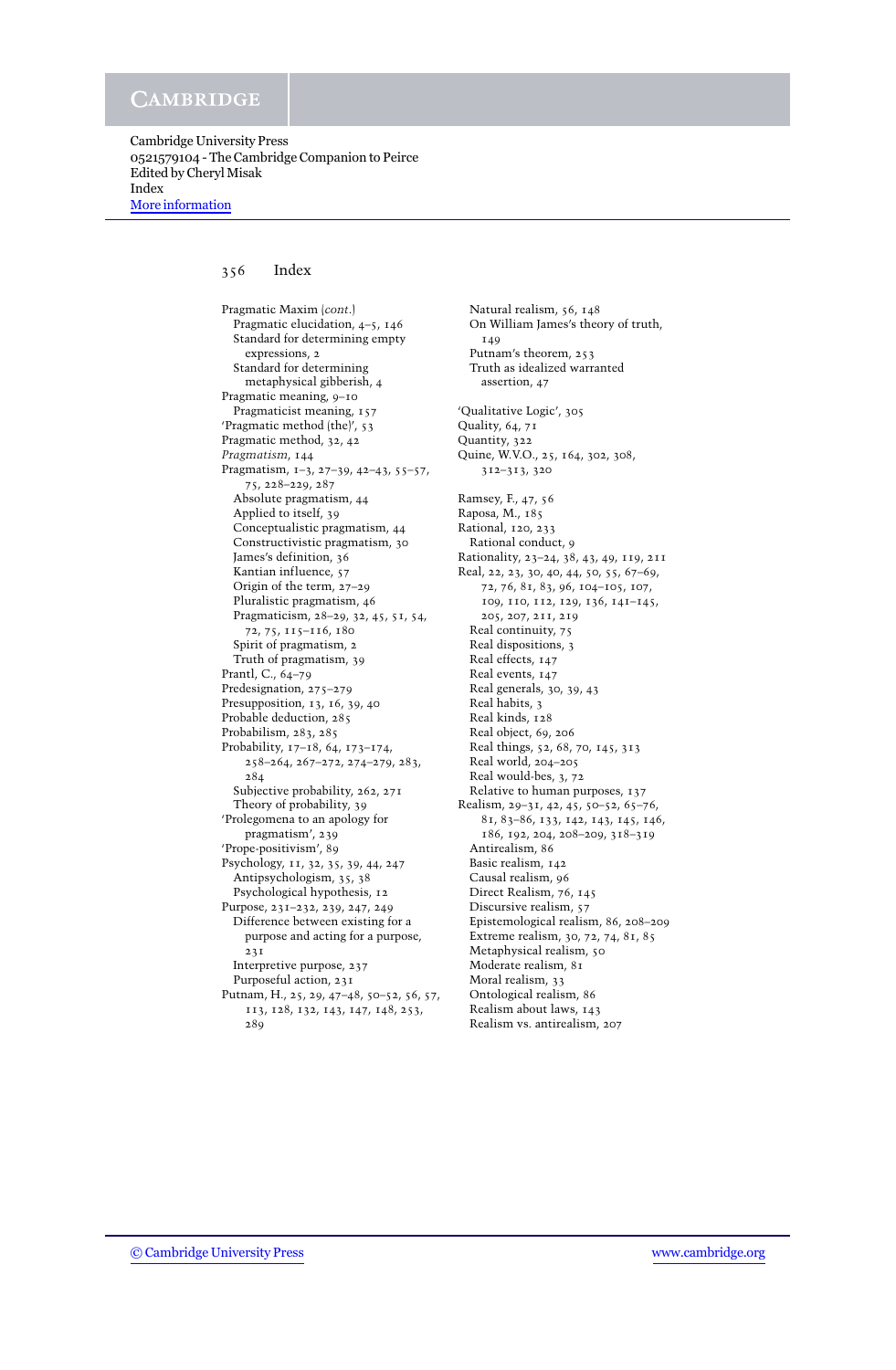Cambridge University Press 0521579104 - The Cambridge Companion to Peirce Edited by Cheryl Misak Index [More information](http://www.cambridge.org/0521579104)

# Index 357

Realism vs. idealism, 29, 49, 57, 68, 85, 86, 208 Realism vs. nominalism, 30, 34, 42, 53, 58, 64, 67, 71 Realism vs. relativism, 207 Scholastic realism, 1, 3, 22–23, 30–31, 37–39, 42, 45, 54, 81, 83–85 Scotistic realism, 65, 191 Realist, 22, 34, 51, 57, 69, 82, 85, 86, 141, 173, 208–209, 313 Antirealist, 115–116, 119 Empirical realist, 52 Evolutionary realist, 51 Metaphysical realist, 51, 128 Reality, 5–8, 19, 35, 45, 46, 48, 50–52, 56, 57, 67–69, 71, 73, 78, 82, 83, 87, 95–96, 99, 104–107, 110–112, 116, 122, 127–131, 136–138, 141, 143, 147, 168, 194, 204, 206, 208, 209, 212, 236, 237, 313 Absolute conception of reality, 56, 128–132, 146 Comes apart from truth, 143 Definition of reality, 129 Different kinds of reality, 166–167, 173 Different metaphysical accounts for what reality consists in, 141 Fated object of opinion, 135, 138 Independent of opinion, 51, 138 Independent of the human mode of grasping, 205 Independent of thought, 138–139, 141 Nonphysical reality, 167–169 Not independent of thought in general, 51 Realistic view of reality, 69, 71 Reality of universals, 34 Reality without truth, 139–140 Relative to human capacities, 137, 140 Relative to human desires, 137 Relative to human interests, 137, 145 Relative to thought, 56, 137, 140 Three grades of reality, 22 Transcendental reality, 52 Truth's object, 237 Two views of reality, 68 Reason, 150, 151, 158, 160, 170, 171, 224 Growth of reason, 170 First rule of reason, 48

*Reason Rules*, 156 Reasonable, 123 'Concrete Reasonableness', 170 Reasoning, 64, 90, 99, 156, 170, 173, 220, 253, 255, 274, 283, 304, 309, 312, 316 Abductive reasoning, 99 Algebraic reasoning, 242 Deductive reasoning, 155 Diagrammatic reasoning, 242, 253 Distinction between corollarial and theorematic reasoning, 255 Logic of right reasoning, 289, 324 Methods of reasoning, 59 Scientific reasoning, 282 Statistical reasoning, 283 Syllogistic reasoning, 283 Reduction Thesis, 319 Reference, 144, 232 Referent, 215 Regulative Regulative assumptions, 40 Regulative ideal, 134, 180 Regulative principle, 24, 135, 136, 211, 213 *See* hope Reichenbach, H., 278 Relation, 64, 305, 309, 318–319, 323 Dyadic, 21–23, 65, 243 Monadic, 21–23, 65 Triadic, 21–23, 65 Religion, 54, 169, 176–177, 181, 185, 187, 189 Antifundamentalist, 183 Community of religious believers, 190 Conduct, 184, 186, 187 Conservative, 176 Golden Rule, 186 Jamesian philosophy of religion, 180 Living religion, 189 Open to growth, 184, 187–188, 191 Origins, 177–181 Principle of love, 187, 191 Reciprocal dependence on science, 185, 189 Religious belief, 178, 184, 185 Religious belief is felt, 178 Religious belief is practically

indubitable, 177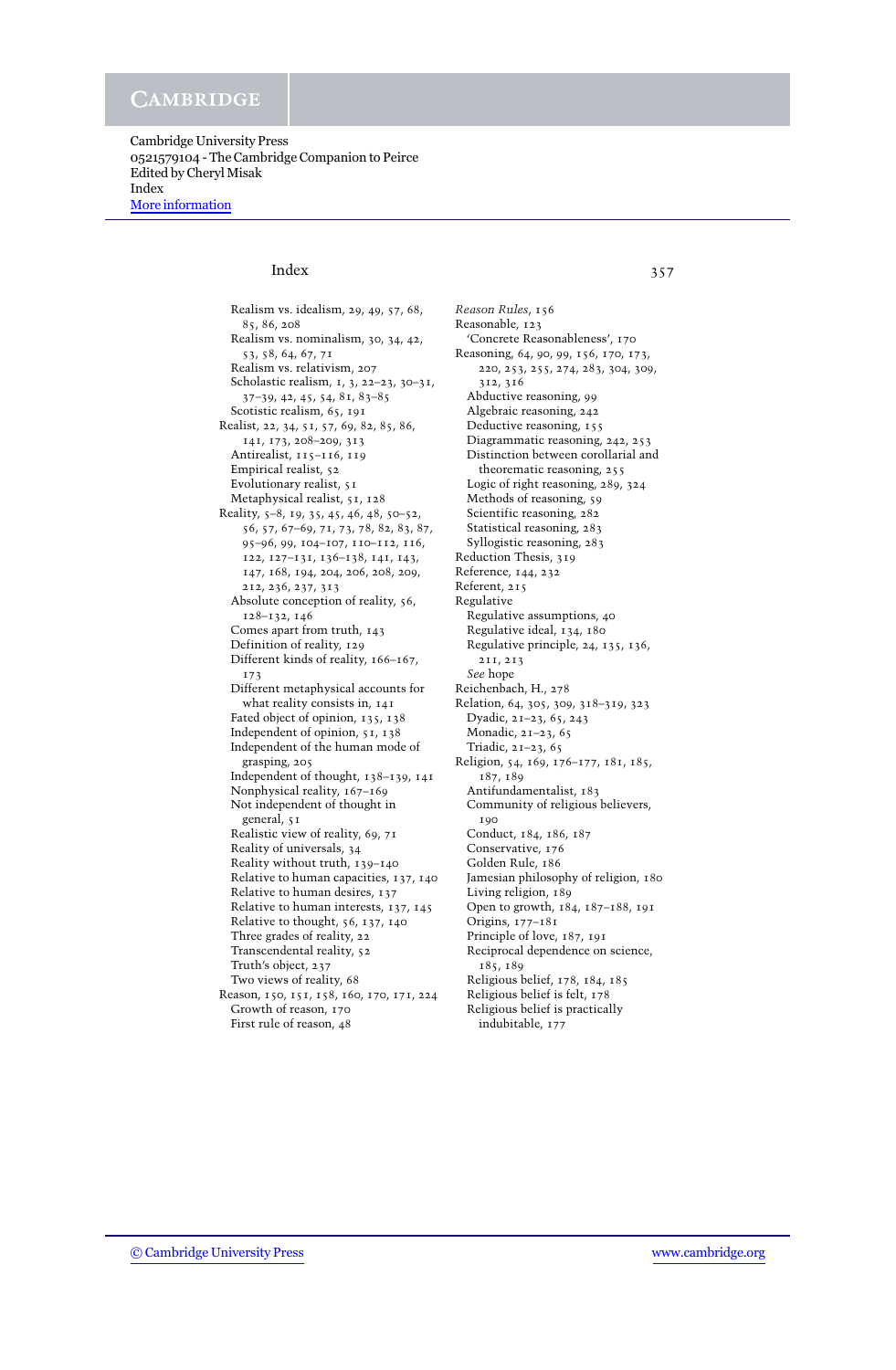## 358 Index

Religion (*cont*.) Religious experience, 176–179, 185, 189 Religious life, 177 Religious practice, 179, 184 Religious sentiment, 179 Respect for truth, 184, 188–189 Science, 175–176, 184, 189, 191, 192 Social, 186–187 Spirit of religion, 176, 179, 181, 189 Theorizing religious belief, 181–185 Vague religious belief, 178 'Religion and Politics', 188 Replicas, 224 Representamen, 238, 244 Representation, 8, 21, 64, 76, 86, 111, 214, 250, 274 Iconic representation, 309 Symbolic representation, 307 Theory of representation, 272 Triadic representation, 8 Trichotomy of representations, 246 Rescher, N., 47 Resemblance, 223 Retroactive legislation, 48 Retroduction, 16–19, 87, 101, 102, 117, 281 *See* abduction and hypothesis Roberts, D., 290, 313 Rorty, R., 25, 29, 47–48, 52, 57 Antirealist, 48 Antirepresentationalism, 47 'Cautionary' use of true, 47 Ethnocentrist, 48 Regulative 'absolute' truth, 47 Rosenthal, S., 35 Royce, J., 27, 29, 32, 44, 52, 53, 144, 175 Absolute pragmatism, 44, 175 Church as 'beloved community', 175, 185 Critic of James, 44–46 *The Problem of Christianity*, 175 *The Religious Aspect of Philosophy*, 143, 148 Rumfitt, I., 126 Russell, B., 287, 296, 315–316, 318, 320

Salmon, 278 Sampling, 259, 262–264, 285, 286 Random sample, 270–273, 275, 280, 281, 286 Sapir–Whorf hypothesis, 252, 256 Savan, D., 202 Scepticism, 138, 151, 207 Schiller, F. C. S., 27–29, 32, 44–46, 49, 53, 56, 175 Applied pragmatism (or humanism) to itself, 45 Distinct from Peirce's pragmatism, 45–46 Definition of pragmatism, 175 Humanism, 45–46 Humanistic logic, 44 Mutability of truth, 45 Nominalism, 46 *Personal Idealism*, 45 Pragmatic maxim, 46 Psychologism, 46 Radical subjectivist, 44 Scholasticism, 58–61, 65–71, 73, 74, 78, 79, 81, 82, 84, 85 Criticism of scholasticism, 77 'Dunses', 58–59, 77 Respect for authority, 60–61 Schroeder, E., 25, 134, 287, 289, 294, 298–299, 302, 314, 319–320, 323 Science, 14, 30, 34, 43, 45, 48, 52, 55, 59, 72, 110, 120, 128, 132, 137, 151–152, 154, 162–163, 165–169, 176, 184, 189, 237 Dispassionate, 91 Double position of the scientist, 162 Final opinion of scientific community, 47 Living and growing body of truth, 176, 189 Objectivity of scientific laws, 68 Observational science, 158 Physical sciences, 157 Physics, 23, 113 Progress of science, 15, 151 Religion, 175–176, 191, 192 Selflessness, 186 Special sciences, 158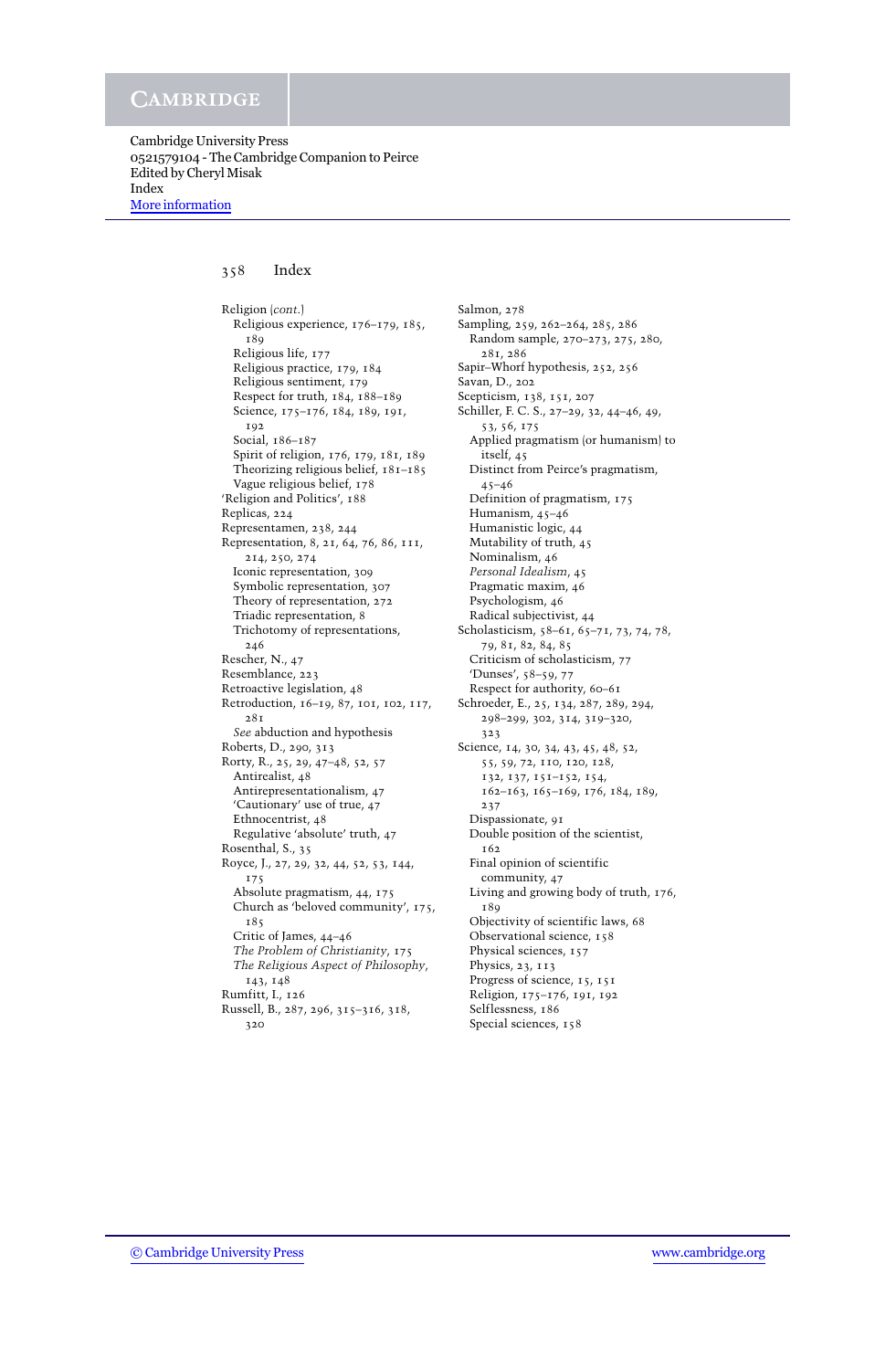Cambridge University Press 0521579104 - The Cambridge Companion to Peirce Edited by Cheryl Misak Index [More information](http://www.cambridge.org/0521579104)

# Index 359

Spirit of science, 176, 180, 181, 184, 187–189, 192 Three types of inferences of the scientific method, 17–18 Scientific, 119, 210 Scientific community, 30, 33 Scientific discovery, 185 Scientific experience, 177 Scientific inference, 280 Scientific inquiry, 158, 193, 281 Scientific knowledge, 42 Scientific methodology, 41 Scientific outlook, 76 Scientific philosophy, 30, 41 Scientific realism, 47, 49 Scientific theory, 164 Scotus, D., 58–59, 61, 63–73, 77, 79–81, 83, 249, 250, 314 Abstract entities, 66 Common natures, 66, 67, 70 Essences, 66 Formal distinction, 70 Formalitates, 70–77 Haecceity, 70, 75, 83, 84 Halting realism, 84 Individual substances, 66, 72 Individuation, 66 Metaphysics, 60 Mode of the individual, 67–72 Nominalist, 72 Ontological priority of first substance, 72 *Questions of Metaphysics*, 63 Real generals, 72 Realitates, 70, 71 Reality of common natures, 66 Science, 66 Substance, 67, 73 Universals, 63, 72 Scotus Eriugena, 63 '*Search for a method (the)*', 88 Secondary qualities, 128, 131, 136–138 Reality of secondary qualities, 128, 145 Response dependent, 136 Secondness, 19–24, 33, 71–73, 75, 76, 82–84, 96, 100, 104–106, 109, 112, 114, 142, 143 Real secondness, 142, 324 Seigfried, C., 35

Selection, 231–232 Method of random selection, 267 Method of selection, 231, 259, 261, 266–269 Random selection, 267, 274 Self-control, 170, 180 Manifest in ethics, 171 Self-correction, 275–279 Semantics, 66, 154, 290, 291, 306, 312, 317–319 Semantic operationalism,  $118$ Medieval semantics, 297 Semeiosis, 230, 233, 235 Semeiotics, 1, 8, 25, 39, 44, 47, 49, 57, 118, 190, 214, 216, 222–223, 225, 228–229, 254, 272–275, 279, 282, 287, 290 Mature semeiotic, 86, 230–235, 237 Semeiotic thought, 215, 216 Teleological, 233, 235, 236, 240 Used to dissolve difficulties in hypothesis, 274 Used to dissolve difficulties in induction, 274, 281 Sensation, 219 Sense-data, 194 Sensory content, 196 Sentiment, 40, 160, 161, 163, 173 Sentimental dispositions, 140 Sentimentalism, 152 Sheffer Stroke, 16, 292 Shin, S.-J., 312, 313 Shook, R., 43 Short, T., 8 Significance, 117, 218, 223, 225-226, 230, 233, 235, 236 Signification, 89 Signs, 8–10, 21, 64, 66, 86, 111, 119, 146, 214–216, 218–219, 221–227, 230, 232, 234–238, 242–247, 272–273, 304, 314–316 Definition, 234, 238, 251 Delomes, 224–225 Dicent signs, 224 Dicisigns, 215–224, 247 Different signs relative to different purposes, 236–237 Distinction between immediate and dynamic signs, 236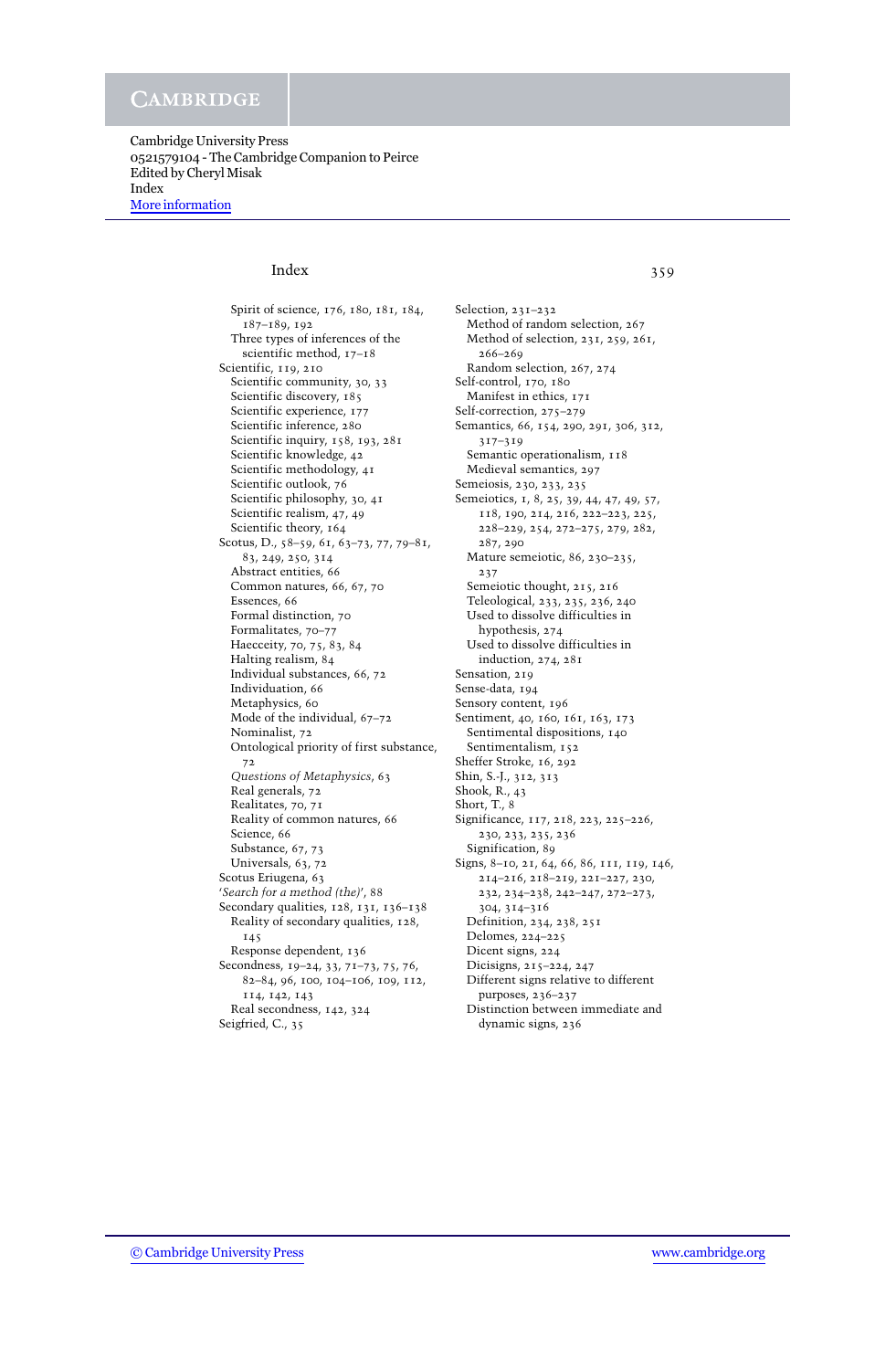## 360 Index

Signs (*cont.*) Divisions of signs, 8, 223 Doctrine of signs, 241–247, 249, 253 Early theory of signs, 214–217, 230, 237 Flaws in the early theory of signs, 217–219 Function of a sign, 232 General sign, 246 Hierarchical relationship of the different types of sign, 246 Indexical sign, 221 Interpretant of signs, 9, 242 Legisign, 224, 247 Logical interpretant, 227 Mature theory of signs, 214 Meaning of a sign, 79, 227 Monadic, 224 Natural signs, 222, 223, 229 Object of sign, 223, 232–234, 245 Phemes, 224–225 Qualisign is dyadic, 224 Representamen, 214 Representation, 214 Rhemes, 224, 246 Semes, 224 Sign relation, 223 Signs of exclusion, 119 Sinsign, 224 Subsumption-conditional-illation sign, 305 Theory of signs, 8, 10, 89, 214–225, 240, 272, 288, 290, 302, 304, 317–323 Three dimensions of a sign, 238 Tradic, 222, 224 Triad of signs, 65, 224, 242–243 Trichotomy of signs, 224, 246 'Simple Mathematics (the)', 290 Sinn/sense/signification, 117 Pragmaticist conception of Sinn/ significance, 116 Significance of a declarative sentence, 116 Sinn of a declarative sentence, 116, 118 Skagestad, P., 8 'Sketch of Logical Critic (a)', 172 Skolem, 317–320, 323 Smith, J. E., 208

Social, 42–43, 49 Socrates, 241 'Some Consequences of Four Incapacities', 74, 129 Sowa, J., 254 Speculative grammar, 64–67, 79, 80, 314 Statistics, 7, 23, 230, 260, 263, 270, 280, 284, 285 Distinction between statistical rules and categorical propositions, 285 Statistical conjecture, 275, 281 Statistical deduction, 14, 262–272, 275, 277, 279, 281, 285, 286 Statistical estimates, 275 Statistical hypothesis, 16, 260, 263 Statistical inference, 1, 25, 270, 286 Statistical mechanics, 230 Statistical model, 278 Statistical probability, 259, 262, 267–269 Statistical ratios, 17 Statistical reasoning, 257–286 Statistical regularities, 286 *Studies in Logic, by the members of the Johns Hopkins University*, 257 Substance, 65, 66 Summum bonum, 140, 170, 178, 189 "Syllabus," 238 Syllogism, 254, 257–266, 283–286, 297 Categorical syllogism, 260, 265-266, 269, 281, 286 Syllogism in Barbara, 258 Symbol, 8–9, 65, 117, 223–224, 242, 245–247, 253, 272–274, 285, 304, 316, 320 Symbolism, 306 Tradic, 223 Synechism, 35, 207 Syntax, 225, 306 Tarski, A. Taste, 94, 168 Teleosemantics, 233–234 *Tertium non datur*, 115–116 Theologians, 181, 183 Obstruct the scientific spirit, 182 Politicize religious life, 183 Theology, 181–185 Absence of growth, 182

Antagonistic to religion, 182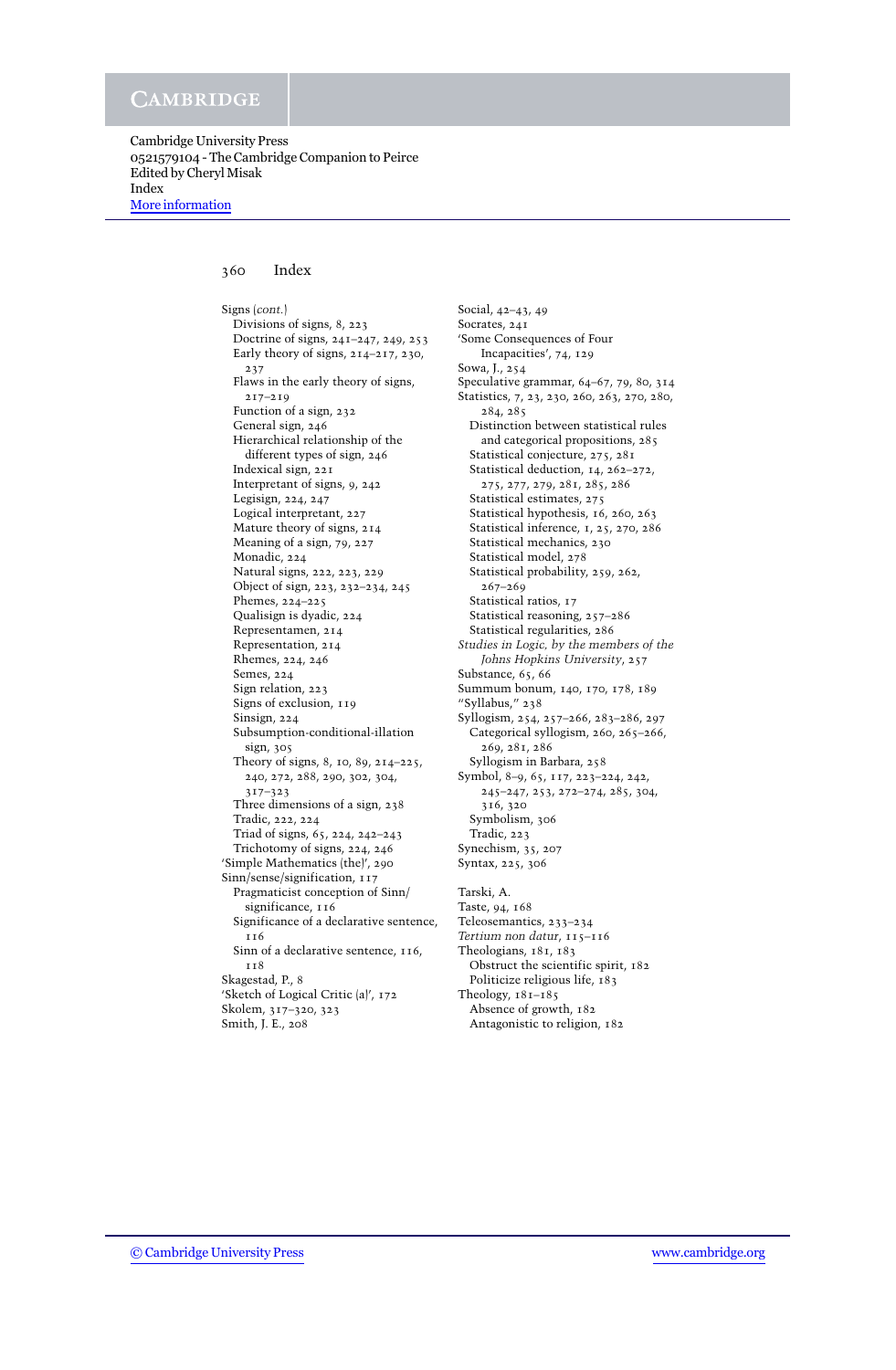Cambridge University Press 0521579104 - The Cambridge Companion to Peirce Edited by Cheryl Misak Index [More information](http://www.cambridge.org/0521579104)

# $Index$  361

Antagonistic to the spirit of science, 182, 185 Closure of inquiry, 182, 183 Dogmatic, 181 Exclusionary, 182–183 Insulated from criticism, 181 Method of authority, 181–182 Method of tenacity, 181–182 Opposes the principle of love, 182 Rejects religious perception/ sentiment, 182–185 Unscientific, 181–182 Vicious conservatism, 183 Theorem, 215, 297 Lowenheim's theorem, 26 Theoretical, 64, 164 Speculativa, 64 Theory, 31–36, 39–40, 48, 59, 128, 157, 194, 212 Accepted theories, 153 Background theories, 165 Liberal, 188 Test theory, 229 Theory and practice, 49, 54, 173 'Theory of Probable Inference (a)', 257, 285 Thing in itself, 6, 52, 69, 86, 111, 138–142, 144, 219 Thinking, 244–245, 247, 252–253, 256, 306, 317 Communication, 242 Reasonable thinker, 107 Social, 242 Thirdness, 19–24, 71–73, 76, 82, 84, 142, 143, 145, 191, 203, 226 Reality of thirdness, 73, 324 Thompson, M., 78 Thoreau, 188 Thought, 10, 22, 33, 36, 40, 43, 56, 59, 69, 73, 106–107, 113, 137, 155, 170, 197, 202, 215–218, 222, 226–227, 229, 236, 241–242, 245, 247, 250, 252, 254, 315, 317–323 Algebra, 251 As action, 170 Conceptual, 216 Ethical thought, 158 Independent of thought, 70, 78, 111, 137, 141, 143–146 (*See* mind independent)

Interpretant, 215 Meaning of thought, 226–227 Object of thought is real, 219 Semiotic, 216 Sign, 214, 226 Thought experiments, 11–12, 155, 158 True thoughts, 229 Unconscious thought, 253 Thought signs, 214–215, 217, 222, 224, 226, 228, 249–250 Individual thought signs, 216, 237 Infinite progressus, 218, 231–232 Infinite regressus, 218, 237 Topology, 254, 311, 313 Trammel, R., 173, 185 Transcendental idealism, 30, 52, 57 Transcendental metaphysics, 12 Triadic, 224 Triadic relation, 21–23, 214, 226 True, 6, 11, 12, 14, 15, 40, 114, 130, 136, 138, 141, 147–148, 165, 195, 317–319, 323 'Cautionary' use of true, 47 Commitments of taking a proposition to be true, 147 Truth, 1, 5–6, 8–10, 14, 15, 17, 19, 24–25, 29–31, 33, 42–44, 46–49, 51–53, 87–89, 92, 99, 109–114, 116, 118, 119, 125–127, 129–130, 132–133, 138–148, 150–154, 157, 171, 173, 191, 203, 207–211, 213, 240, 268–269, 271, 275 Absolute truth, 31, 48 Approximation of the truth, 118 Coherence theory of truth, 31, 51, 146, 208–209, 213 Constitutive account of truth, 146, 148 Convergence of opinion/theory of truth, 47, 127, 129, 146 Correspondence theory of truth, 6–7, 31, 51, 111–112, 146, 208–209 'Cosmopolitan' theory of truth, 31 Definition of truth, 110 Different kinds of truth, 141, 166–167 Distinction between truth and belief, 111–117 Distinction between truth and reality, 113, 166